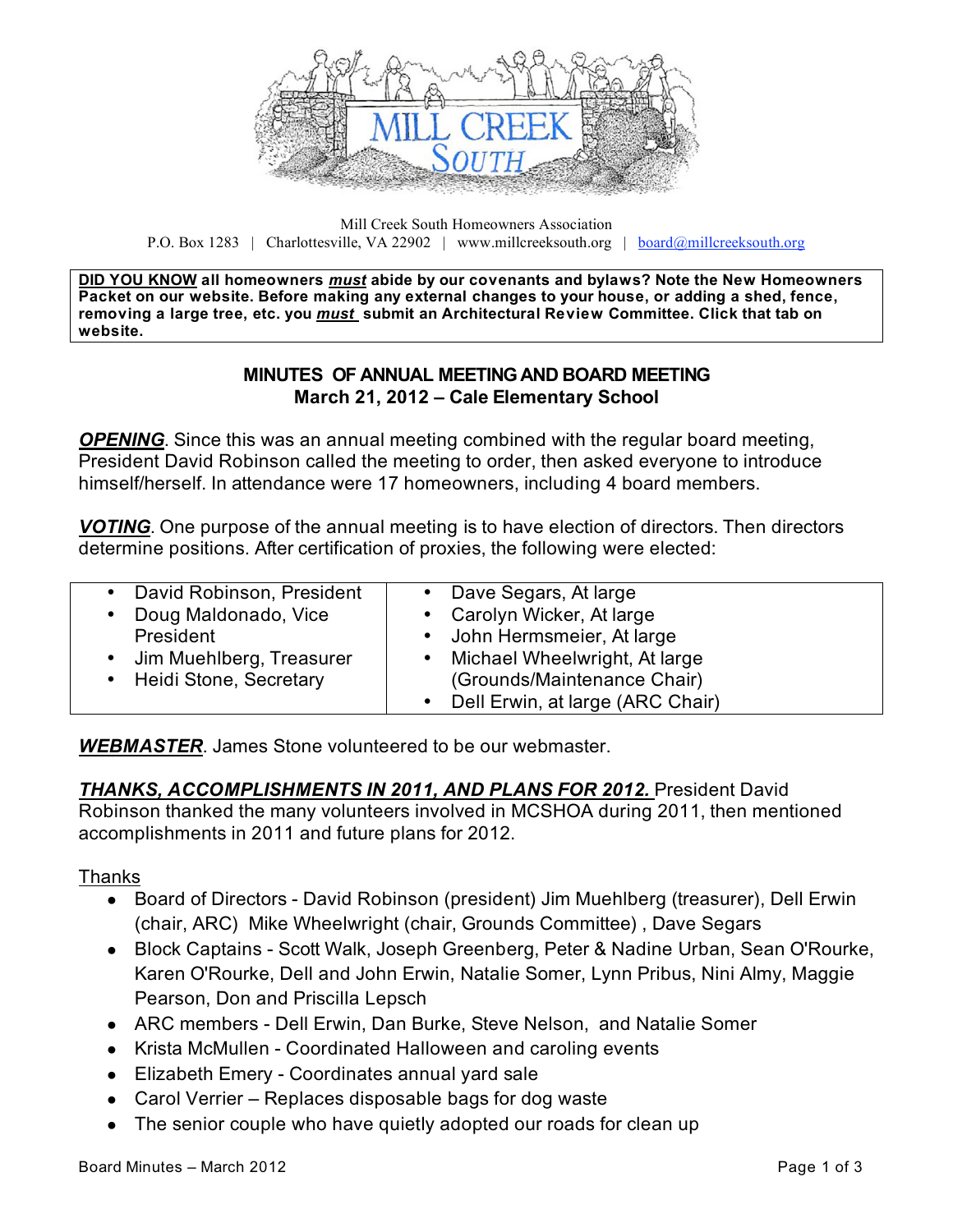- **●** David Robinson and Jim Muehlberg Installed the picnic table
- **●** Jim Muehlberg and Dave Segars Installed the bridge to the pond, replacing the dangerous log

Accomplishments in 2011

- **●** Compiled and dated the ARC Requirements by the ARC
- **●** Reduced flooding of the pond, clearing the drain of beaver debris, and added cover grates
- **●** Moved monthly meetings from Cale to neighbors' homes, providing refreshments
- **●** Addressed and decided ways to ensure mailbox maintenance and provided repair information on the website
- **●** Opened a loop trail from the playground to the bridge near the fire road
- **●** Setup emails for board@millcreeksouth.org and arc@millcreeksouth.org
- **●** Conducted a Halloween Festival
- **●** Conducted a neighborhood caroling

## Plans for 2012

- **●** Purchase and use a sign display to advertise events
- **●** Mulch and gravel the playground/fire road
- **●** Provide a bridge to Biscuit Run trails
- **●** Plan a pavilion, if homeowners approve
- **●** Add a swing set to the playground
- **●** Have movie nights
- **●** Encourage block parties for every street
- **●** Distribute a newsletter to provide information about residents, including births, serious illness, deaths, moves, etc.
- **●** Conduct an annual yard sale
- **●** Have a spring festival in April
- **●** Have a fall Festival in October
- **●** Consider changing monthly meeting from Wednesday to a day where more people can participate

*REPORTS.* The following reports were presented: financial, grounds/maintenance, and Architectural Review Committee. These will be posted on the website and attached to these minutes when sent by email.

*GENERAL DISCUSSION*. A summary of other discussion follows.

Signs. Several people have expressed a desire to have the board rescind the restriction in the by-laws that states residents may not display any signs on their property, such as for-sale signs. We were reminded that a change in by-laws requires a 2/3 majority vote by homeowners with each signature individually notarized. More discussion will continue on how to rescind this requirement.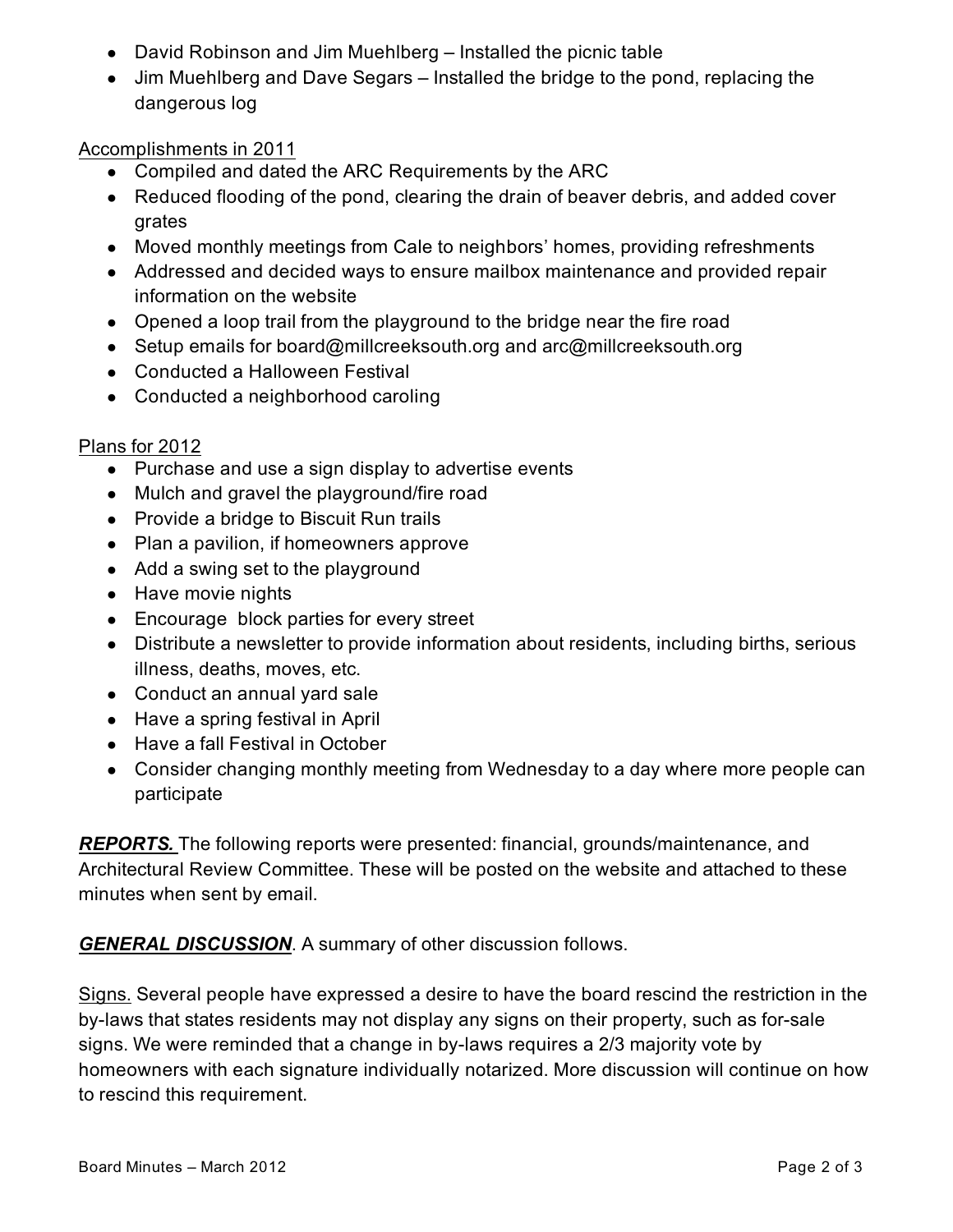Parking. Some have expressed concern about vehicles parked along the street, and we were reminded that VDOT has jurisdiction on the land adjacent to our roads.

Newsletter. A regular newsletter was suggested, which could include births, moves, items/services for sale, and other items of interest to residents.

Biscuit Run/State Park. We were reminded that the state does not want MCS to have trails into the property because it is undeveloped and this could present liability issues. For now, any entry into that property is considered trespassing.

Pavillion. Although a pavilion at the playground has been proposed, the board will inform homeowners of any plans and obtain community input. The sewer line will have to be determined before construction can be planned.

Dog Waste Disposal. It has been suggested that the board purchase another container with plastic bags near the playground, which the board will pursue.

Welcome Gifts for New Residents. In 2011, a board representative began visiting new homeowners with a welcome gift. This will continue when we learn about new residents, and we urge people to contact the board when new neighbors move in.

## *SPECIAL NOTES*

- **Website**. Residents are invited to check the website frequently for information about MCSHOA.
- *Mailboxes*. All homeowners are urged to ensure that their mailboxes are in good repair. Information is included with these minutes.
- *Speed Limit*. Remember to observe our 25 mph speed limit. Adults and children are often walking along the road. Excessive speed is excessively dangerous!
- *Covenants and Bylaws*. Be sure you are familiar with what you agreed to when you bought your house. If you do not have a recent copy, please read them or download them from our website. Please note the ARC Requirements before you make external changes to your house and property. Note the Architectural Review Committee tab on the website.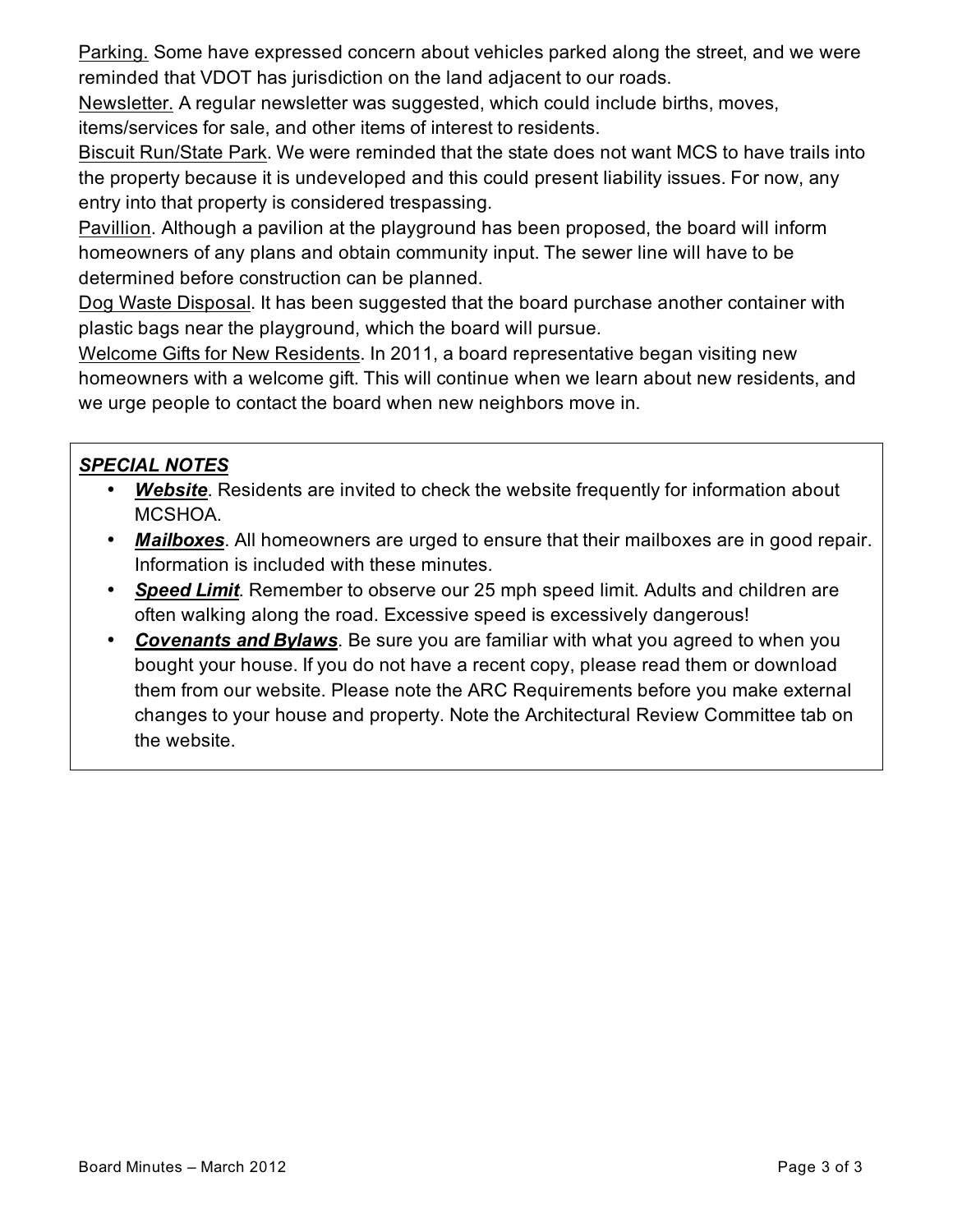### Mill Creek South Home Owner's Association P.O. Box 1283 Charlottesville, VA 22903

March 7, 2012

Dear Association Member:

The annual meeting of the Mill Creek South Owner's Association is scheduled as follows:

| Date:     | March 21, 2012                   |
|-----------|----------------------------------|
| Time      | $7:00$ PM                        |
| Location: | Cale Elementary School Cafeteria |

Active participation by home owners ensures the well being of the Association.

In order to conduct association business a quorum is required. Please support your Board of Directors and also help minimize Association expenses by attending the meeting, or if unable to attend, submit a proxy vote in accordance with Article 3 of the Association bylaws. To submit a proxy vote, simply sign and date the enclosed proxy card and mail it to the address above. Mill Creek South HOA will forward an electronic copy of the proxy vote to all Unit Owners email addresses on file. The bylaws allow you to complete this electronic version and forward from your email address on file to board@millcreeksouth.org. Please include the name of someone who will attend the meeting or a board member, in the appropriate location on the form. This will help ensure the Association's business will be conducted as efficiently as possible.

A meeting agenda is enclosed.

Sincerely Yours,

 David Robinson President MCSHOA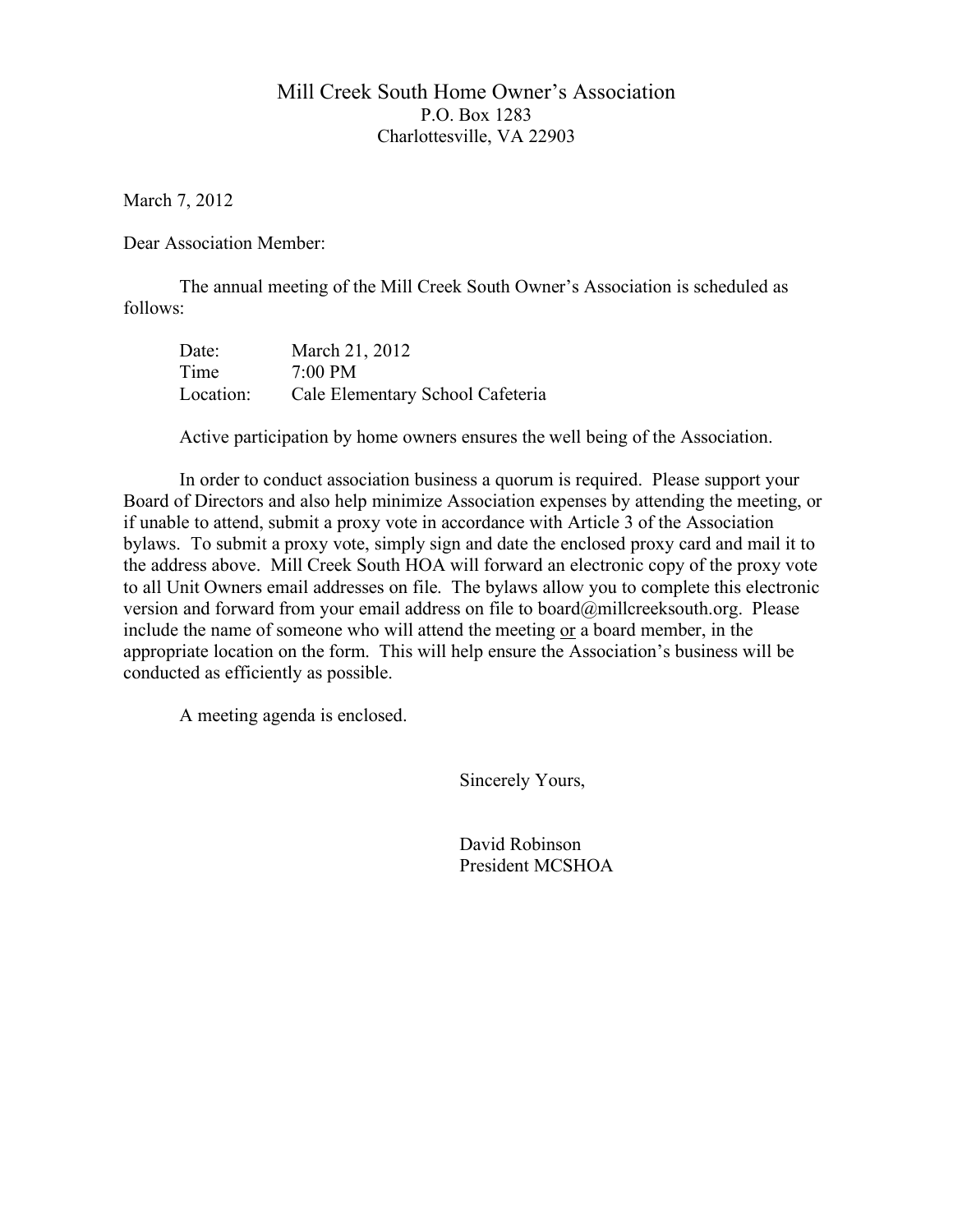### Mill Creek South Home Owner's Association Annual Meeting Agenda

- o Roll call and certification of proxies
- o Proof of notification
- o Election of directors
- o Minutes of preceding annual meeting
- o Director's and Officer's report
- o Budget overview
- o Unfinished business
- o New business Community Improvements
- o Owner's submissions

#### MILL CREEK SOUTH HOME OWNER'S ASSOCIATION

\_\_ \_\_ \_\_ \_\_ \_\_ \_\_ \_\_ \_\_ \_\_ \_\_ \_\_ \_\_ \_\_ \_\_ \_\_ \_\_ \_\_ \_\_ \_\_ \_\_ \_\_ \_\_ \_\_ \_\_ \_\_ \_\_ \_\_ \_\_ \_\_

#### **Return this Proxy by US Mail to Mill Creek South Homeowners Association**

#### PROXY

 As a member of the Mill Creek South Home Owner's Association (The Association), I hereby appoint \_\_\_\_\_\_\_\_\_\_\_\_\_\_\_\_\_\_\_\_\_\_\_\_\_\_\_\_\_\_\_\_\_ as my proxy, for and in my name, with full power of substitution, and all powers I would possess if personally present, to attend the meeting of the Mill Creek South Home Owner's Association, to be held in Charlottesville, Virginia on March 21, 2012 and I authorize \_\_\_\_\_\_\_\_\_\_\_\_\_\_\_\_\_\_\_ to cast my vote or votes at such meeting and at any adjournments thereof:

- 1. On the election of Directors
- 2. On Other matters for which a vote may be required.

Witness my hand and seal this \_\_\_\_\_\_\_\_\_ day of \_\_\_\_\_\_\_\_\_\_\_, 2012

 $\mathcal{L}_\text{max}$  and  $\mathcal{L}_\text{max}$  and  $\mathcal{L}_\text{max}$  and  $\mathcal{L}_\text{max}$ 

 $\mathcal{L}_\text{max}$  , and the contract of the contract of the contract of the contract of the contract of the contract of

 $\mathcal{L}_\mathcal{L} = \{ \mathcal{L}_\mathcal{L} \mid \mathcal{L}_\mathcal{L} \}$  , where  $\mathcal{L}_\mathcal{L} = \{ \mathcal{L}_\mathcal{L} \mid \mathcal{L}_\mathcal{L} \}$ 

Owner Witness

Print

Address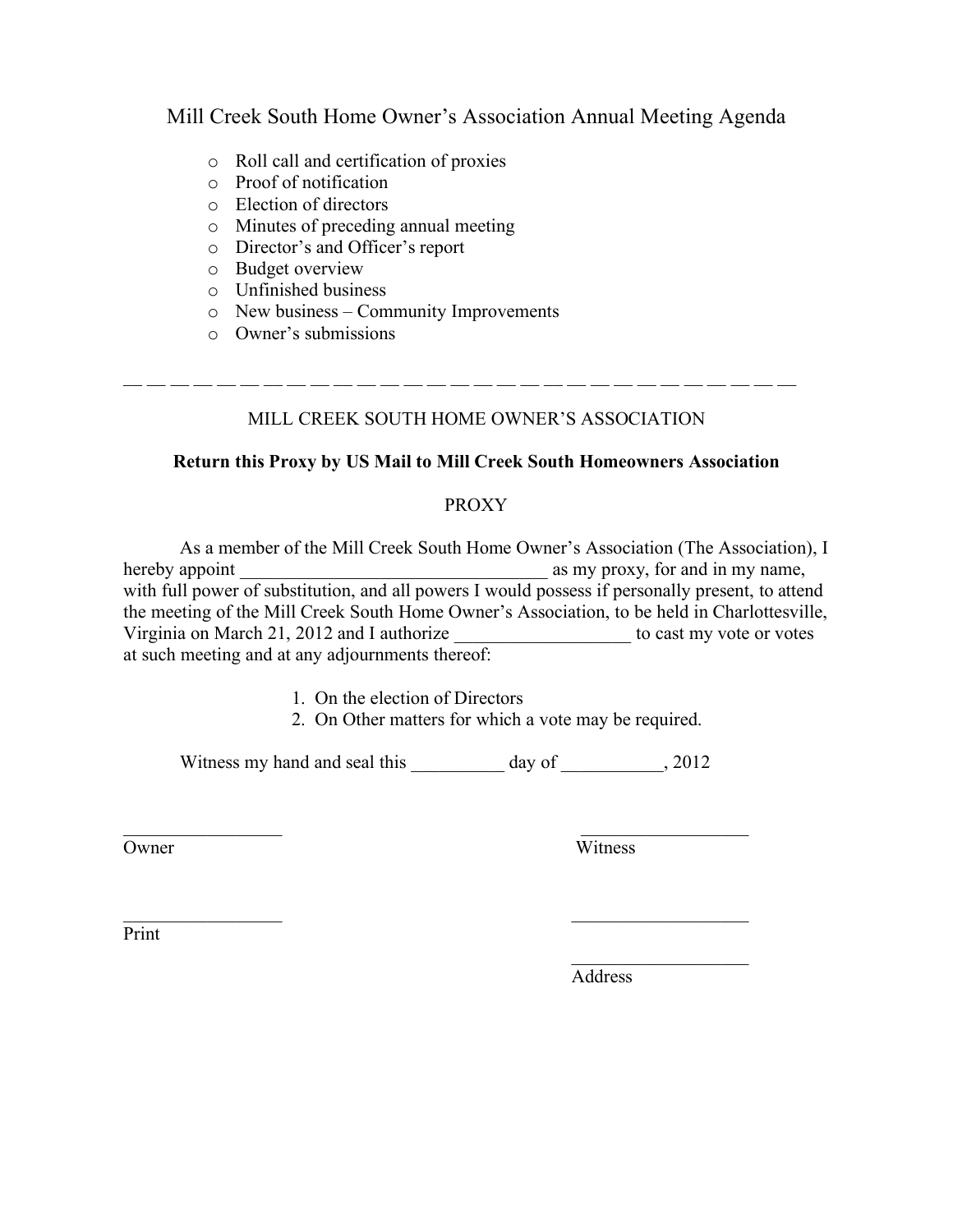| Category              | <b>Amount</b> | <b>Frequency</b> | <b>Total</b> | Percentage<br>of Income | <b>Your HOA</b><br><b>Dollar</b> |
|-----------------------|---------------|------------------|--------------|-------------------------|----------------------------------|
| Income                | \$85          | 207              | \$17,595     | 100.0%                  | \$1.00                           |
| Carryover             | \$8,000       | 1                | \$8,000      | 45.5%                   | \$0.45                           |
| Grounds               | $-57,500$     | 1                | $-57,500$    | 42.6%                   | \$0.43                           |
| Projects              | $-$12,375$    | $\mathbf 1$      | $-$12,375$   | 70.3%                   | \$0.70                           |
| Insurance             | $-$1,400$     | 1                | $-$1,400$    | 8.0%                    | \$0.08                           |
| Office Expense        | $-51,380$     | $\mathbf 1$      | $-$1,380$    | 7.8%                    | \$0.08                           |
| Social                | $-5600$       | 4                | $-52,400$    | 13.6%                   | \$0.14                           |
| Legal                 | $-5300$       | 1                | $-5300$      | 1.7%                    | \$0.02                           |
| <b>Utilities</b>      | $-520$        | 12               | $-5240$      | 1.4%                    | \$0.01                           |
| Reserve               | \$0           | 1                | \$0          | 0.0%                    | \$0.00                           |
| <b>Total</b>          |               |                  | \$0          | 145.47%                 | \$1.91                           |
| <b>Office Detail</b>  | <b>Amount</b> | <b>Frequency</b> | <b>Total</b> |                         |                                  |
| Tax Prep              | \$125.00      | 1                | \$125.00     |                         |                                  |
| <b>Minutes Copies</b> | \$40.00       | 12               | \$480.00     |                         |                                  |
| Postage               | \$25.00       | 1                | \$25.00      |                         |                                  |
| <b>Invoice Prep</b>   | \$200.00      | 1                | \$200.00     |                         |                                  |
| PO Box Fee            | \$70.00       | 1                | \$70.00      |                         |                                  |
| Ink for Treas. Comp   | \$30.00       | $\mathbf 1$      | \$30.00      |                         |                                  |
| Envl, paper, misc     | \$50.00       | 1                | \$50.00      |                         |                                  |
| Mailings              | \$200.00      | $\overline{2}$   | \$400.00     |                         |                                  |
| <b>Total Office</b>   |               |                  | \$1,380.00   |                         |                                  |
| <b>Grounds Detail</b> | <b>Amount</b> | <b>Frequency</b> | <b>Total</b> |                         |                                  |
| Mowing                | \$600.00      | 5                | \$3,000      |                         |                                  |
| Maintenance Misc.     | \$1,000.00    | $\mathbf 1$      | \$1,000      |                         |                                  |
| Tree removal          | \$2,500.00    | $\mathbf 1$      | \$2,500      |                         |                                  |
| <b>Entrance Maint</b> | \$1,000.00    | $\mathbf 1$      | \$1,000      |                         |                                  |
| <b>Total Grounds</b>  |               |                  | \$7,500      |                         |                                  |

| <b>Project Detail</b> | <b>Amount</b> | <b>Frequency</b> | <b>Total</b> |
|-----------------------|---------------|------------------|--------------|
| Shelter               | \$10,000.00   |                  | \$10,000     |
| Neighborhood Improv   | \$2,375.00    |                  | \$2,375      |
|                       |               |                  | \$0          |
|                       |               |                  | \$0          |
|                       |               |                  | \$0          |
| <b>Total Projects</b> |               |                  | \$12,375     |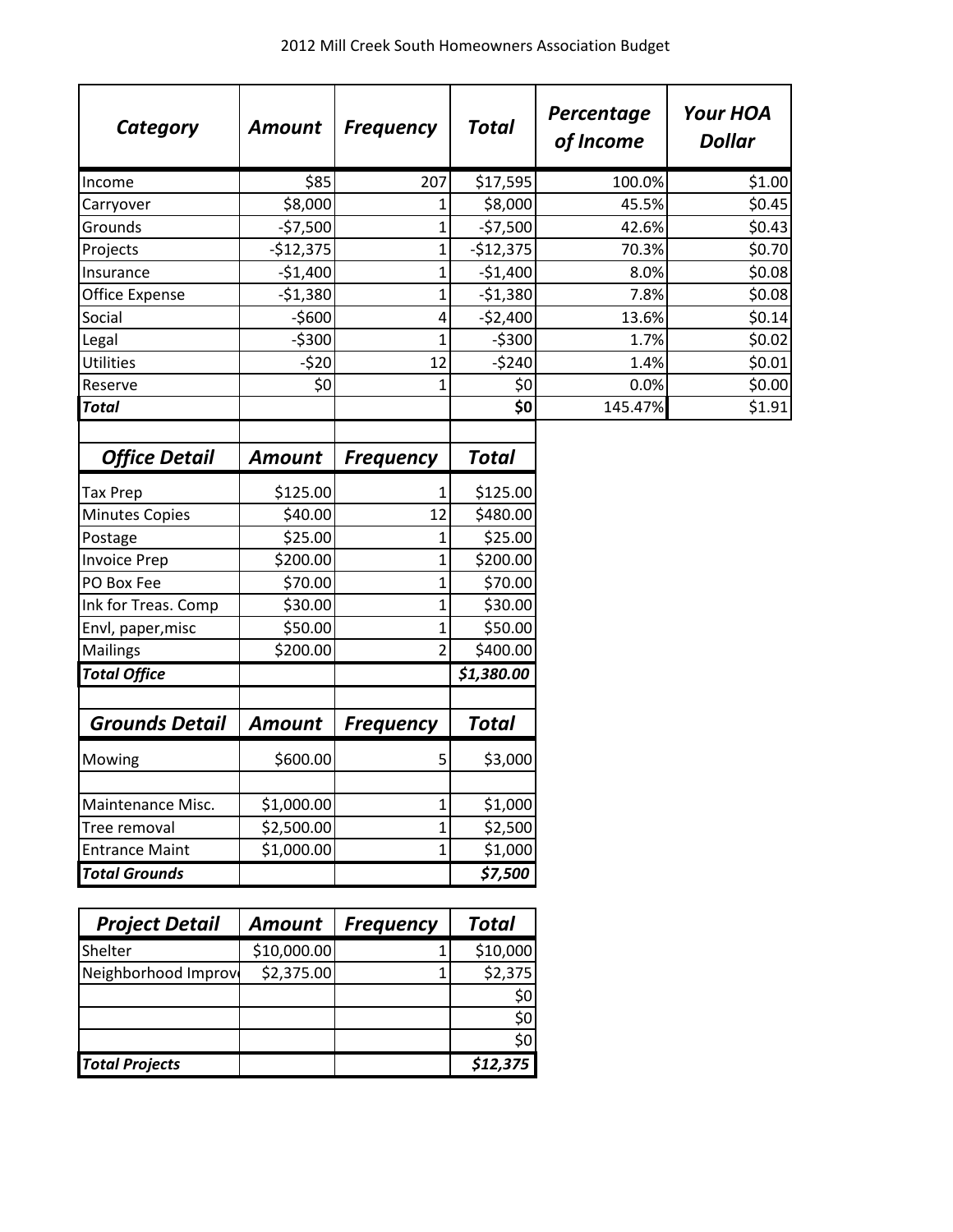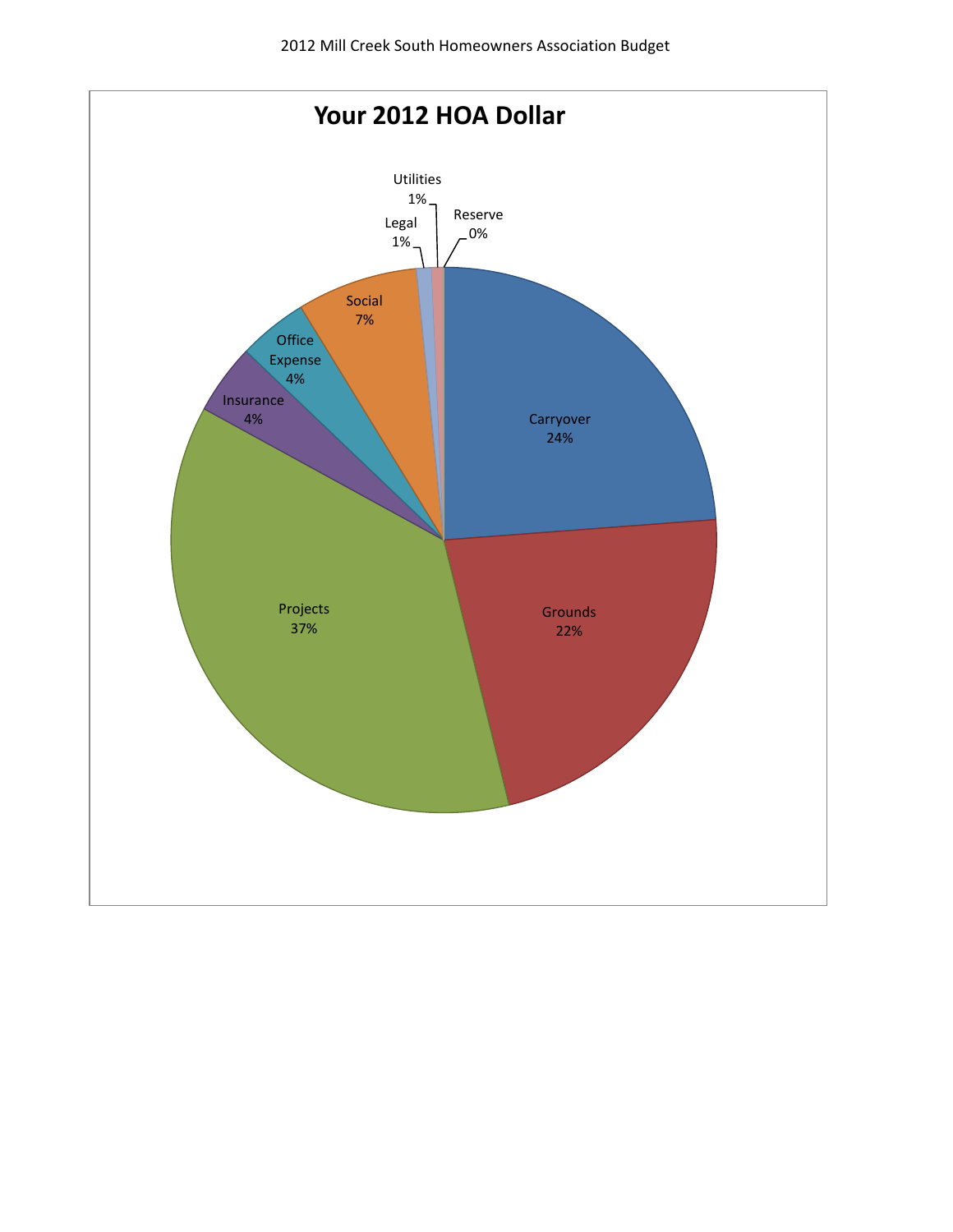Mill Creek South Home Owners Association Balance Sheet As of March 20, 2012

## **Total**

| <b>ASSETS</b>                            |             |  |
|------------------------------------------|-------------|--|
| <b>Current Assets</b>                    |             |  |
| <b>Bank Accounts</b>                     |             |  |
| <b>BB&amp;T Basic Business Checking</b>  | 20,780.63   |  |
| <b>Reserve Fund</b>                      | 35,099.40   |  |
| <b>Total Bank Accounts</b>               | \$55,880.03 |  |
| Accounts Receivable                      |             |  |
| <b>Accounts Receivable</b>               | $-174.04$   |  |
| <b>Total Accounts Receivable</b>         | $$-174.04$  |  |
| <b>Other Current Assets</b>              |             |  |
| <b>Undeposited Funds</b>                 | 400.00      |  |
| <b>Total Other Current Assets</b>        | \$400.00    |  |
| <b>Total Current Assets</b>              | \$56,105.99 |  |
| <b>TOTAL ASSETS</b>                      | \$56,105.99 |  |
| <b>LIABILITIES AND EQUITY</b>            |             |  |
| Liabilities                              |             |  |
| <b>Total Liabilities</b>                 |             |  |
| Equity                                   |             |  |
| <b>Opening Bal Equity</b>                | 33,030.84   |  |
| <b>Retained Earnings</b>                 | 10,265.14   |  |
| Net Income                               | 12,810.01   |  |
| <b>Total Equity</b>                      | \$56,105.99 |  |
| TOTAL LIABILITIES AND EQUITY \$56,105.99 |             |  |

Tuesday, Mar 20, 2012 12:30:31 AM PDT GMT-7 - Cash Basis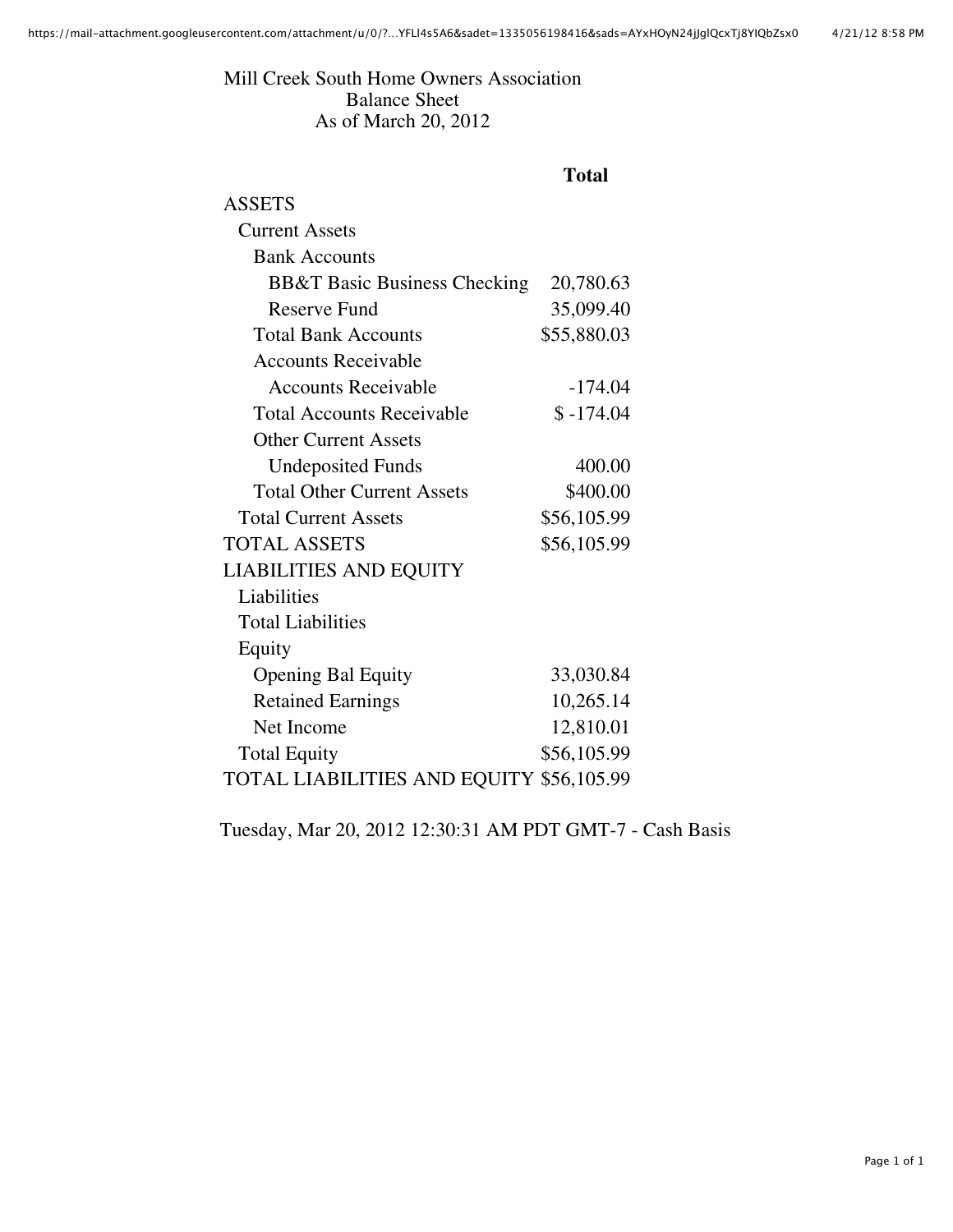Mill Creek South Home Owners Association Profit & Loss January 1 - March 20, 2012

# **Total**

| Income                          |             |
|---------------------------------|-------------|
| Dues                            | 14,577.50   |
| Misc. Income                    | 10.85       |
| <b>Total Income</b>             | \$14,588.35 |
| Cost of Goods Sold              |             |
| Mailboxes/paint for homeowners  | $-120.00$   |
| <b>Total Cost of Goods Sold</b> | $$ -120.00$ |
| <b>Gross Profit</b>             | \$14,708.35 |
| <b>Expenses</b>                 |             |
| <b>Bank Service Fees</b>        | 30.00       |
| Capital Improvements            | 76.07       |
| <b>Commons Maint.</b>           |             |
| Maintenance                     | 113.58      |
| Pond & Stream Valleys           | 575.00      |
| <b>Total Commons Maint.</b>     | 688.58      |
| <b>Insurance</b>                | 658.00      |
| Lighting, Repairs & Electricity | 37.58       |
| Office Expense                  | 332.87      |
| Social                          | 83.87       |
| <b>Total Expenses</b>           | \$1,906.97  |
| <b>Net Operating Income</b>     | \$12,801.38 |
| Other Income                    |             |
| <b>Interest Income</b>          | 8.63        |
| <b>Total Other Income</b>       | \$8.63      |
| Net Other Income                | \$8.63      |
| Net Income                      | \$12,810.01 |

Tuesday, Mar 20, 2012 12:30:31 AM PDT GMT-7 - Cash Basis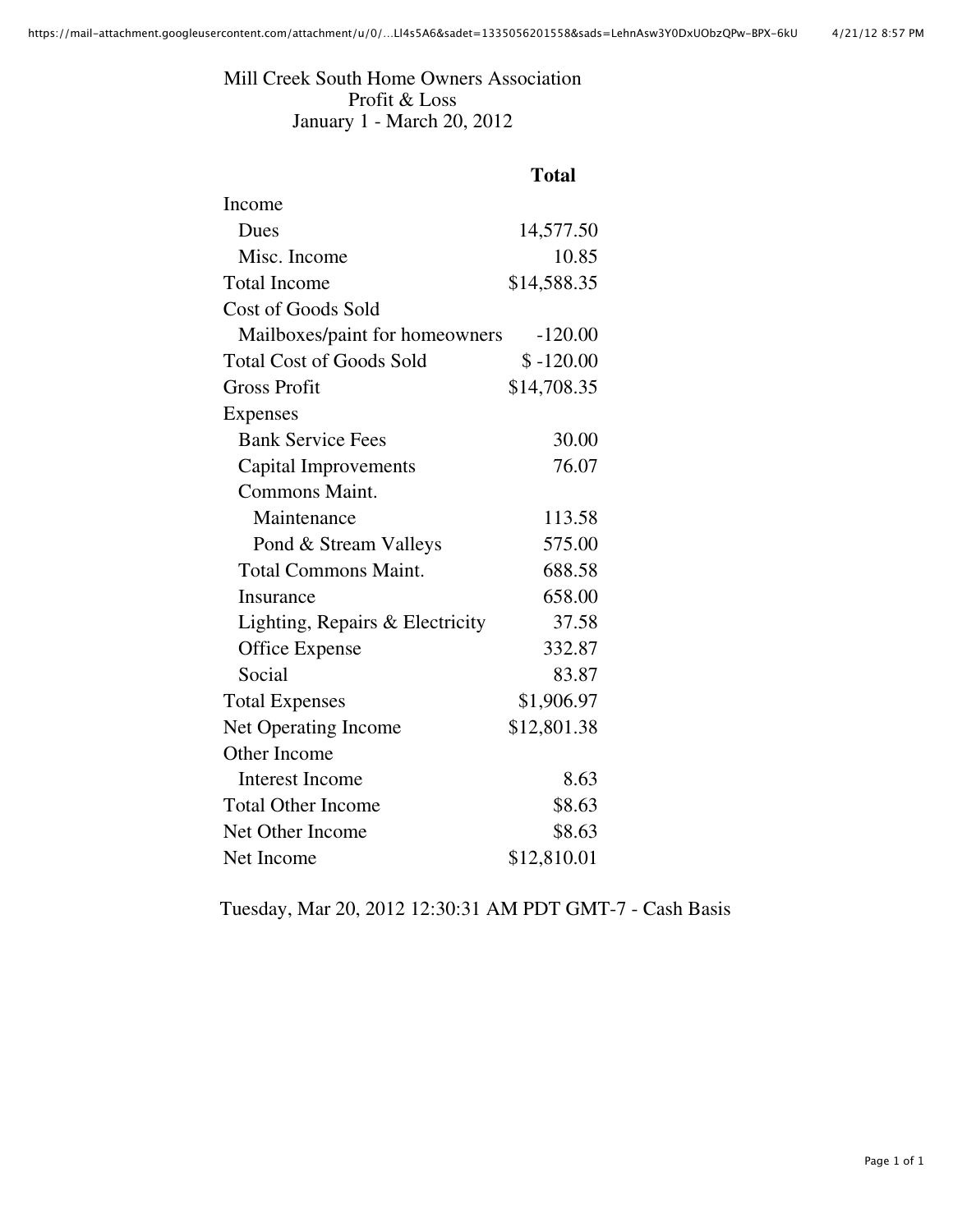#### Mill Creek South Home Owners Association Profit & Loss Detail February 2012

| Date                         | <b>Type Num</b> | <b>Name</b>                                         | <b>Memo/Description</b>                                                                 | <b>Split</b>                  | <b>Amount</b> | <b>Balance</b> |
|------------------------------|-----------------|-----------------------------------------------------|-----------------------------------------------------------------------------------------|-------------------------------|---------------|----------------|
| Ordinary Income/Expense      |                 |                                                     |                                                                                         |                               |               |                |
| Income                       |                 |                                                     |                                                                                         |                               |               |                |
| Dues                         |                 |                                                     |                                                                                         |                               |               |                |
|                              |                 | <b>CREEK</b>                                        | 02/15/2012 Invoice 1501 1495 STONEY Annual Homeowner<br>Association dues for 1<br>year. | <b>Accounts</b><br>Receivable | 85.00         | 85.00          |
|                              |                 | <b>CREEK</b>                                        | 02/15/2012 Invoice 1502 1515 STONEY Annual Homeowner<br>Association dues for 1<br>year. | Accounts<br>Receivable        | 85.00         | 170.00         |
|                              |                 | 02/15/2012 Invoice 1503 1500 STONEY<br><b>CREEK</b> | <b>Annual Homeowner</b><br>Association dues for 1<br>year.                              | Accounts<br>Receivable        | 85.00         | 255.00         |
|                              |                 | 02/15/2012 Invoice 1504 1508 STONEY<br><b>CREEK</b> | <b>Annual Homeowner</b><br>Association dues for 1<br>year.                              | Accounts<br>Receivable        | 85.00         | 340.00         |
|                              |                 | <b>CREEK</b>                                        | 02/15/2012 Invoice 1505 1524 STONEY Annual Homeowner<br>Association dues for 1<br>year. | Accounts<br>Receivable        | 85.00         | 425.00         |
|                              |                 | 02/15/2012 Invoice 1506 1548 STONEY<br><b>CREEK</b> | <b>Annual Homeowner</b><br>Association dues for 1<br>year.                              | Accounts<br>Receivable        | 85.00         | 510.00         |
|                              |                 | 02/15/2012 Invoice 1509 1604 STONEY<br><b>CREEK</b> | <b>Annual Homeowner</b><br>Association dues for 1<br>year.                              | Accounts<br>Receivable        | 85.00         | 595.00         |
|                              |                 | <b>CREEK</b>                                        | 02/15/2012 Invoice 1510 1573 STONEY Annual Homeowner<br>Association dues for 1<br>year. | Accounts<br>Receivable        | 85.00         | 680.00         |
|                              |                 | 02/15/2012 Invoice 1511 1580 STONEY<br><b>CREEK</b> | <b>Annual Homeowner</b><br>Association dues for 1<br>year.                              | Accounts<br>Receivable        | 85.00         | 765.00         |
|                              |                 | <b>CREEK</b>                                        | 02/15/2012 Invoice 1512 1603 STONEY Annual Homeowner<br>Association dues for 1<br>year. | Accounts<br>Receivable        | 85.00         | 850.00         |
|                              |                 | <b>CREEK</b>                                        | 02/15/2012 Invoice 1513 1540 STONEY Annual Homeowner<br>Association dues for 1<br>year. | Accounts<br>Receivable        | 85.00         | 935.00         |
| 02/15/2012 Invoice 1516 1616 |                 | <b>SAGEWOOD</b>                                     | <b>Annual Homeowner</b><br>Association dues for 1<br>year.                              | Accounts<br>Receivable        | 85.00         | 1,020.00       |
|                              |                 | <b>CREEK</b>                                        | 02/15/2012 Invoice 1517 1608 STONEY Annual Homeowner<br>Association dues for 1          | Accounts<br>Receivable        | 85.00         | 1,105.00       |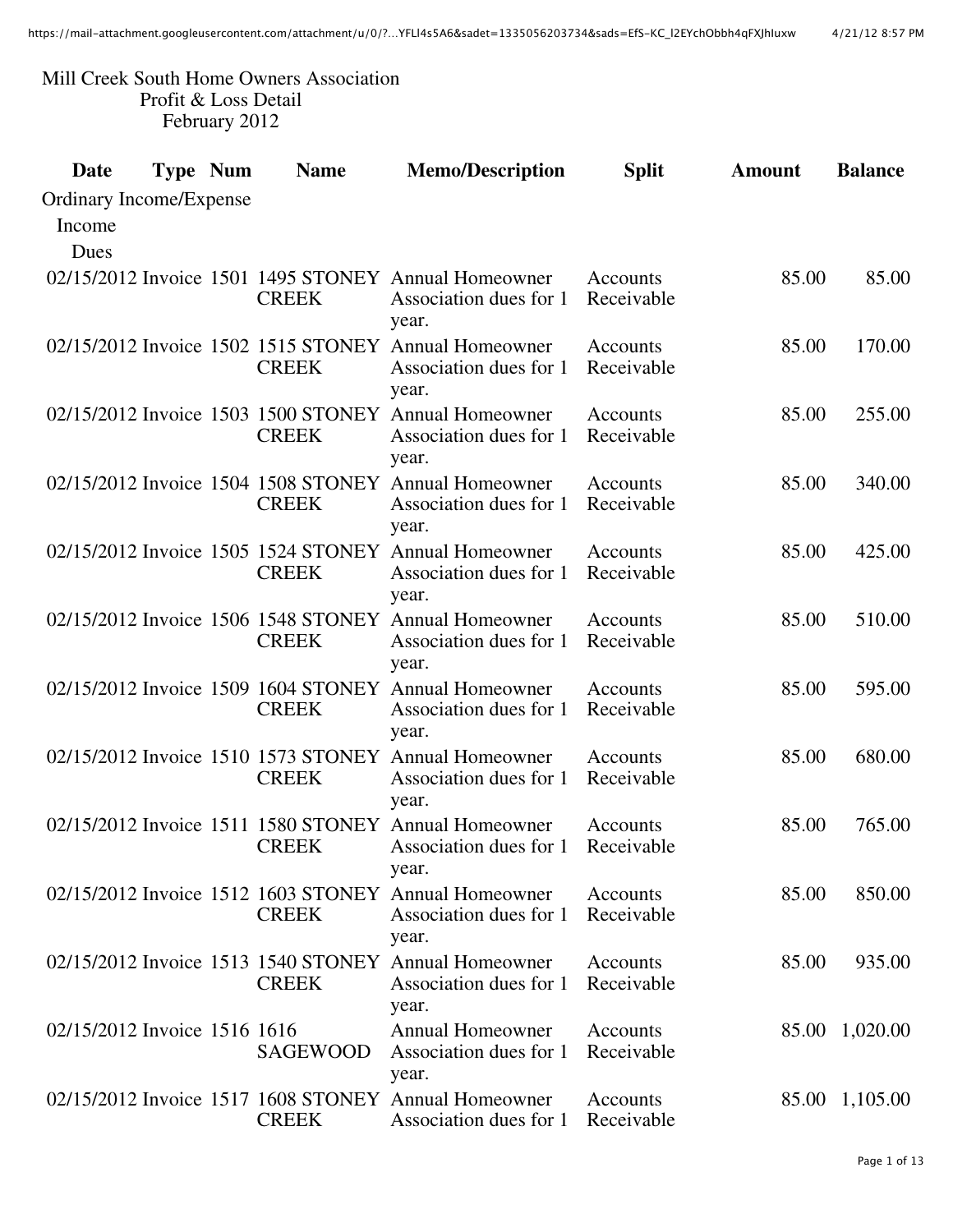|                                     |                           | year.                                                                                   |                               |       |                |
|-------------------------------------|---------------------------|-----------------------------------------------------------------------------------------|-------------------------------|-------|----------------|
| 02/15/2012 Invoice 1518 1613        | <b>SAGEWOOD</b>           | <b>Annual Homeowner</b><br>Association dues for 1<br>year.                              | Accounts<br>Receivable        | 85.00 | 1,190.00       |
|                                     | <b>CREEK</b>              | 02/15/2012 Invoice 1519 1616 STONEY Annual Homeowner<br>Association dues for 1<br>year. | Accounts<br>Receivable        | 85.00 | 1,275.00       |
| 02/15/2012 Invoice 1480 471 HIDDEN  | <b>RIDGE</b>              | <b>Annual Homeowner</b><br>Association dues for 1<br>year.                              | Accounts<br>Receivable        | 85.00 | 1,360.00       |
|                                     | <b>CREEK</b>              | 02/15/2012 Invoice 1482 1677 STONEY Annual Homeowner<br>Association dues for 1<br>year. | Accounts<br>Receivable        |       | 21.25 1,381.25 |
| 02/15/2012 Invoice 1483 306         | WHISPERING<br><b>OAKS</b> | <b>Annual Homeowner</b><br>Association dues for 1<br>year.                              | Accounts<br>Receivable        | 85.00 | 1,466.25       |
| 02/15/2012 Invoice 1484 1532 STONEY | <b>CREEK</b>              | <b>Annual Homeowner</b><br>Association dues for 1<br>year.                              | Accounts<br>Receivable        | 85.00 | 1,551.25       |
| 02/15/2012 Invoice 1485 1617        | <b>SAGEWOOD</b><br>DR     | <b>Annual Homeowner</b><br>Association dues for 1<br>year.                              | Accounts<br>Receivable        | 85.00 | 1,636.25       |
|                                     | <b>CREEK</b>              | 02/15/2012 Invoice 1486 1450 STONEY Annual Homeowner<br>Association dues for 1<br>year. | Accounts<br>Receivable        |       | 85.00 1,721.25 |
| 02/15/2012 Invoice 1488 1556 STONEY | <b>CREEK</b>              | <b>Annual Homeowner</b><br>Association dues for 1<br>year.                              | Accounts<br>Receivable        | 85.00 | 1,806.25       |
| 02/15/2012 Invoice 1490 1601 STONEY | <b>CREEK</b>              | <b>Annual Homeowner</b><br>Association dues for 1<br>year.                              | Accounts<br>Receivable        | 85.00 | 1,891.25       |
| 02/15/2012 Invoice 1492 1602        | <b>SAGEWOOD</b>           | <b>Annual Homeowner</b><br>Association dues for 1<br>year.                              | Accounts<br>Receivable        |       | 85.00 1,976.25 |
|                                     | <b>CREEK</b>              | 02/15/2012 Invoice 1493 1611 STONEY Annual Homeowner<br>Association dues for 1<br>year. | Accounts<br>Receivable        |       | 85.00 2,061.25 |
|                                     | <b>CREEK</b>              | 02/15/2012 Invoice 1494 1516 STONEY Annual Homeowner<br>Association dues for 1<br>year. | <b>Accounts</b><br>Receivable |       | 85.00 2,146.25 |
|                                     | <b>CREEK</b>              | 02/15/2012 Invoice 1495 1525 STONEY Annual Homeowner<br>Association dues for 1<br>year. | Accounts<br>Receivable        |       | 85.00 2,231.25 |
| 02/15/2012 Invoice 1496 1605        | SAGEWOOD                  | <b>Annual Homeowner</b><br>Association dues for 1<br>year.                              | Accounts<br>Receivable        |       | 85.00 2,316.25 |
|                                     |                           | 02/15/2012 Invoice 1497 1605 STONEY Annual Homeowner                                    | Accounts                      |       | 85.00 2.401.25 |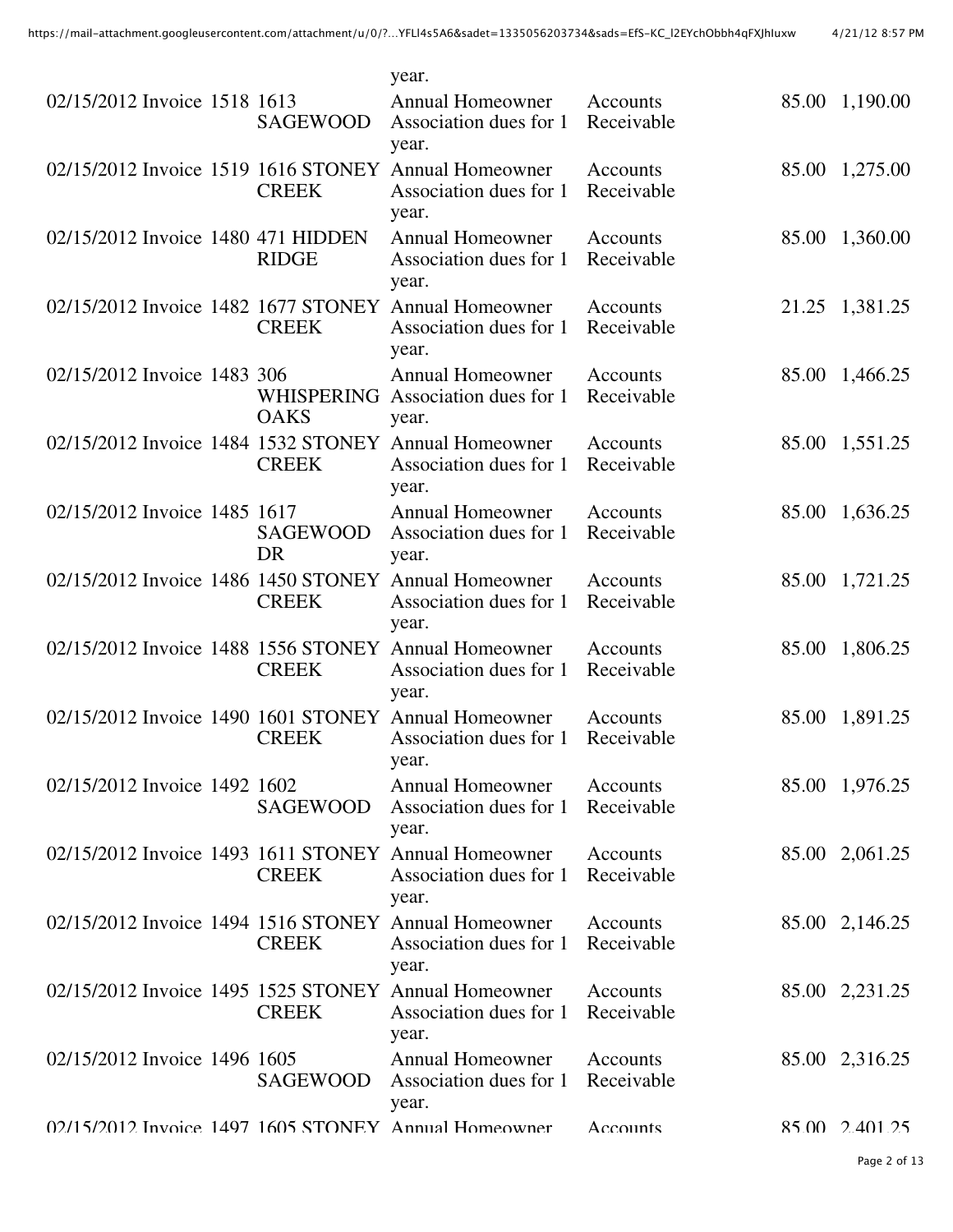|  |                             | <b>CREEK</b>                                       | THERMAL TENTHAN WHAT<br>Association dues for 1<br>year.                                    | <b>LEUU GAALU</b><br>Receivable |                |
|--|-----------------------------|----------------------------------------------------|--------------------------------------------------------------------------------------------|---------------------------------|----------------|
|  |                             | <b>CREEK</b>                                       | 02/15/2012 Invoice 1498 1445 STONEY Annual Homeowner<br>Association dues for 1<br>year.    | Accounts<br>Receivable          | 85.00 2,486.25 |
|  |                             | <b>CREEK</b>                                       | 02/15/2012 Invoice 1500 1460 STONEY Annual Homeowner<br>Association dues for 1<br>year.    | Accounts<br>Receivable          | 85.00 2,571.25 |
|  |                             | 02/15/2012 Invoice 1459 442 HIDDEN<br><b>RIDGE</b> | <b>Annual Homeowner</b><br>Association dues for 1<br>year.                                 | Accounts<br>Receivable          | 85.00 2,656.25 |
|  | 02/15/2012 Invoice 1460 235 | <b>HOMESTEAD</b>                                   | <b>Annual Homeowner</b><br>Association dues for 1<br>year.                                 | Accounts<br>Receivable          | 85.00 2,741.25 |
|  |                             | 02/15/2012 Invoice 1461 408 HIDDEN<br><b>RIDGE</b> | <b>Annual Homeowner</b><br>Association dues for 1<br>year.                                 | Accounts<br>Receivable          | 85.00 2,826.25 |
|  |                             | 02/15/2012 Invoice 1464 309 STAR<br><b>CREST</b>   | <b>Annual Homeowner</b><br>Association dues for 1<br>year.                                 | Accounts<br>Receivable          | 85.00 2,911.25 |
|  |                             | Oaks                                               | 02/15/2012 Invoice 1465 322 Whispering Annual Homeowner<br>Association dues for 1<br>year. | Accounts<br>Receivable          | 85.00 2,996.25 |
|  |                             | 02/15/2012 Invoice 1466 432 HIDDEN<br><b>RIDGE</b> | <b>Annual Homeowner</b><br>Association dues for 1<br>year.                                 | Accounts<br>Receivable          | 85.00 3,081.25 |
|  |                             | 02/15/2012 Invoice 1467 435 HIDDEN<br><b>RIDGE</b> | <b>Annual Homeowner</b><br>Association dues for 1<br>year.                                 | Accounts<br>Receivable          | 85.00 3,166.25 |
|  | 02/15/2012 Invoice 1468 215 |                                                    | <b>Annual Homeowner</b><br>HOMESTEAD Association dues for 1 Receivable<br>year.            | Accounts                        | 85.00 3,251.25 |
|  | 02/15/2012 Invoice 1469 302 | <b>OAKS</b>                                        | <b>Annual Homeowner</b><br>WHISPERING Association dues for 1<br>year.                      | Accounts<br>Receivable          | 85.00 3,336.25 |
|  |                             | 02/15/2012 Invoice 1470 316 STAR<br><b>CREST</b>   | <b>Annual Homeowner</b><br>Association dues for 1<br>year.                                 | Accounts<br>Receivable          | 85.00 3,421.25 |
|  |                             | 02/15/2012 Invoice 1473 452 HIDDEN<br><b>RIDGE</b> | <b>Annual Homeowner</b><br>Association dues for 1<br>year.                                 | Accounts<br>Receivable          | 85.00 3,506.25 |
|  |                             | <b>CREEK</b>                                       | 02/15/2012 Invoice 1474 1465 STONEY Annual Homeowner<br>Association dues for 1<br>year.    | Accounts<br>Receivable          | 85.00 3,591.25 |
|  |                             | 02/15/2012 Invoice 1475 441 HIDDEN<br><b>RIDGE</b> | <b>Annual Homeowner</b><br>Association dues for 1<br>$V \cap T$                            | Accounts<br>Receivable          | 85.00 3,676.25 |
|  |                             |                                                    |                                                                                            |                                 |                |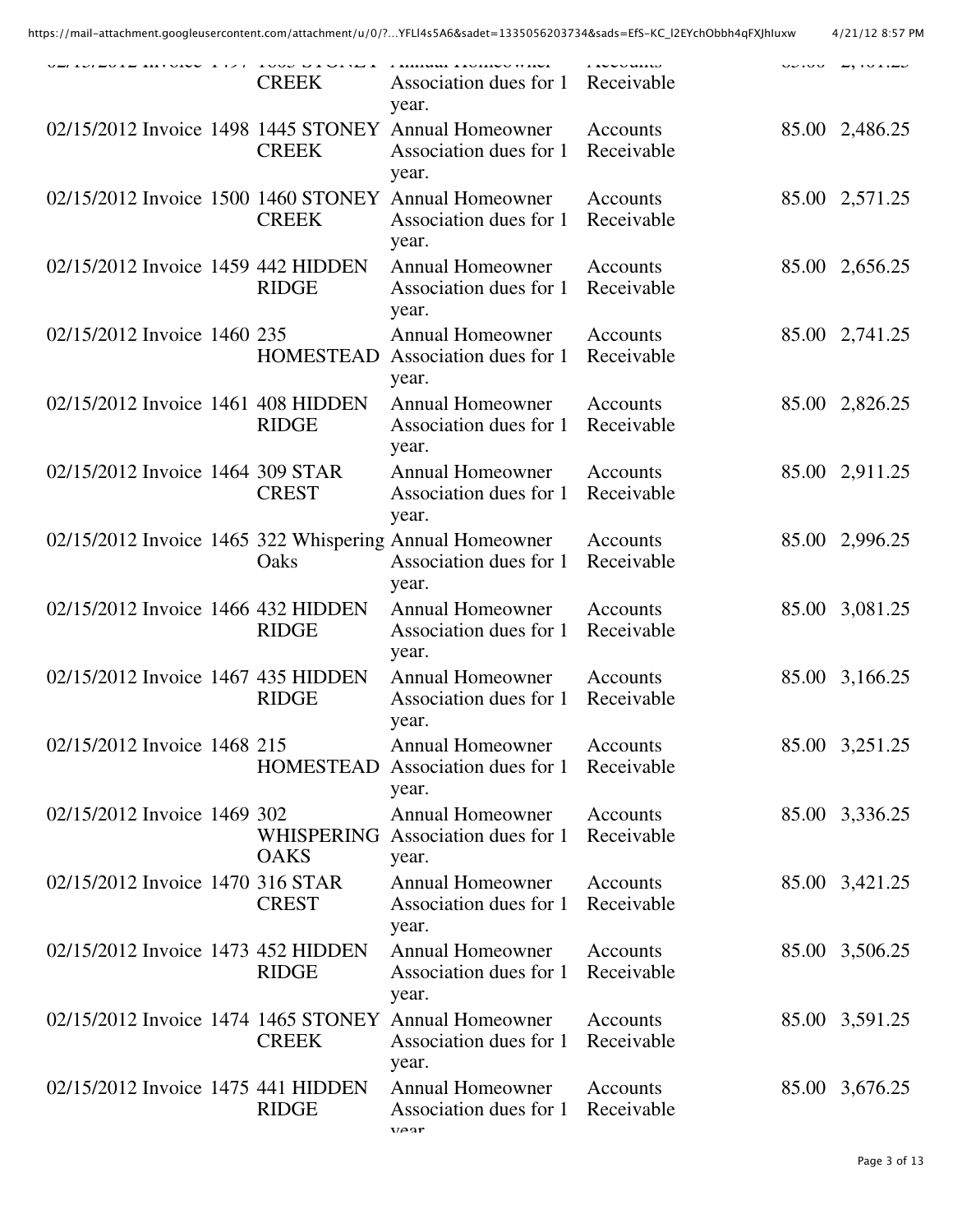|                                     |                           | $y$ <b>cal</b> .                                                                        |                        |       |                |
|-------------------------------------|---------------------------|-----------------------------------------------------------------------------------------|------------------------|-------|----------------|
| 02/15/2012 Invoice 1477 1505 STONEY | <b>CREEK</b>              | <b>Annual Homeowner</b><br>Association dues for 1<br>year.                              | Accounts<br>Receivable |       | 85.00 3,761.25 |
|                                     | <b>CREEK</b>              | 02/15/2012 Invoice 1478 1475 STONEY Annual Homeowner<br>Association dues for 1<br>year. | Accounts<br>Receivable | 85.00 | 3,846.25       |
| 02/15/2012 Invoice 1479 1485 STONEY | <b>CREEK</b>              | <b>Annual Homeowner</b><br>Association dues for 1<br>year.                              | Accounts<br>Receivable | 85.00 | 3,931.25       |
| 02/15/2012 Invoice 1438 245         | <b>HOMESTEAD</b>          | <b>Annual Homeowner</b><br>Association dues for 1<br>year.                              | Accounts<br>Receivable |       | 85.00 4,016.25 |
| 02/15/2012 Invoice 1440 412 HIDDEN  | <b>RIDGE</b>              | <b>Annual Homeowner</b><br>Association dues for 1<br>year.                              | Accounts<br>Receivable |       | 85.00 4,101.25 |
| 02/15/2012 Invoice 1441 424 HIDDEN  | <b>RIDGE</b>              | <b>Annual Homeowner</b><br>Association dues for 1<br>year.                              | Accounts<br>Receivable | 85.00 | 4,186.25       |
| 02/15/2012 Invoice 1442 464 HIDDEN  | <b>RIDGE</b>              | <b>Annual Homeowner</b><br>Association dues for 1<br>year.                              | Accounts<br>Receivable |       | 85.00 4,271.25 |
| 02/15/2012 Invoice 1444 331 COPPER  | <b>HILL</b>               | <b>Annual Homeowner</b><br>Association dues for 1<br>year.                              | Accounts<br>Receivable |       | 85.00 4,356.25 |
| 02/15/2012 Invoice 1447 317         | <b>STARCREST</b>          | <b>Annual Homeowner</b><br>Association dues for 1<br>year.                              | Accounts<br>Receivable | 85.00 | 4,441.25       |
| 02/15/2012 Invoice 1448 255         | <b>HOMESTEAD</b>          | <b>Annual Homeowner</b><br>Association dues for 1<br>year.                              | Accounts<br>Receivable |       | 85.00 4,526.25 |
| 02/15/2012 Invoice 1449 325         | <b>STARCREST</b>          | <b>Annual Homeowner</b><br>Association dues for 1<br>year.                              | Accounts<br>Receivable |       | 85.00 4,611.25 |
| 02/15/2012 Invoice 1450 327         | WHISPERING<br><b>OAKS</b> | <b>Annual Homeowner</b><br>Association dues for 1<br>year.                              | Accounts<br>Receivable |       | 85.00 4,696.25 |
| 02/15/2012 Invoice 1451 328 COPPER  | <b>HILL</b>               | <b>Annual Homeowner</b><br>Association dues for 1<br>year.                              | Accounts<br>Receivable |       | 85.00 4,781.25 |
| 02/15/2012 Invoice 1452 332 COPPER  | <b>HILL DR</b>            | <b>Annual Homeowner</b><br>Association dues for 1<br>year.                              | Accounts<br>Receivable |       | 84.71 4,865.96 |
| 02/15/2012 Invoice 1453 334         | WHISPERING<br><b>OAKS</b> | <b>Annual Homeowner</b><br>Association dues for 1<br>year.                              | Accounts<br>Receivable |       | 85.00 4,950.96 |
| 02/15/2012 Invoice 1455 420 HIDDEN  |                           | <b>Annual Homeowner</b>                                                                 | Accounts               |       | 85.00 5,035.96 |
|                                     |                           |                                                                                         |                        |       |                |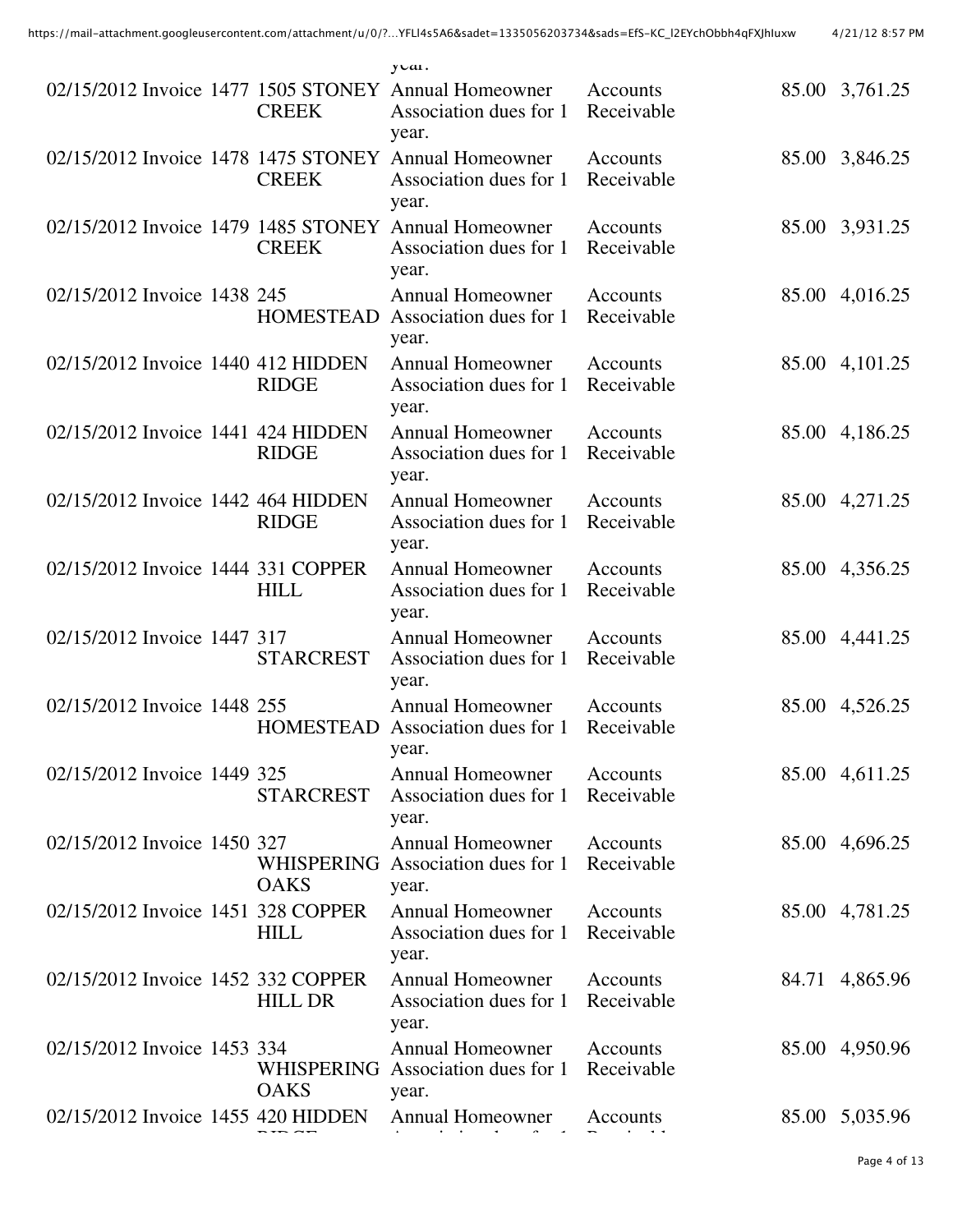|                                     | <b>RIDGE</b>              | Association dues for 1<br>year.                            | Receivable                    |       |                |
|-------------------------------------|---------------------------|------------------------------------------------------------|-------------------------------|-------|----------------|
| 02/15/2012 Invoice 1456 425 HIDDEN  | <b>RIDGE</b>              | <b>Annual Homeowner</b><br>Association dues for 1<br>year. | Accounts<br>Receivable        |       | 85.00 5,120.96 |
| 02/15/2012 Invoice 1458 470 HIDDEN  | <b>RIDGE</b>              | <b>Annual Homeowner</b><br>Association dues for 1<br>year. | Accounts<br>Receivable        |       | 85.00 5,205.96 |
| 02/15/2012 Invoice 1417 308 STAR    | <b>CREST</b>              | <b>Annual Homeowner</b><br>Association dues for 1<br>year. | <b>Accounts</b><br>Receivable |       | 85.00 5,290.96 |
| 02/15/2012 Invoice 1418 312 STAR    | <b>CREST</b>              | <b>Annual Homeowner</b><br>Association dues for 1<br>year. | Accounts<br>Receivable        | 85.00 | 5,375.96       |
| 02/15/2012 Invoice 1420 321         | <b>STARCREST</b>          | <b>Annual Homeowner</b><br>Association dues for 1<br>year. | Accounts<br>Receivable        |       | 85.00 5,460.96 |
| 02/15/2012 Invoice 1421 324         | <b>STARCREST</b>          | <b>Annual Homeowner</b><br>Association dues for 1<br>year. | <b>Accounts</b><br>Receivable |       | 85.00 5,545.96 |
| 02/15/2012 Invoice 1422 320         | <b>STARCREST</b>          | <b>Annual Homeowner</b><br>Association dues for 1<br>year. | Accounts<br>Receivable        | 85.00 | 5,630.96       |
| 02/15/2012 Invoice 1423 326 COPPER  | <b>HILL</b>               | <b>Annual Homeowner</b><br>Association dues for 1<br>year. | Accounts<br>Receivable        |       | 85.00 5,715.96 |
| 02/15/2012 Invoice 1425 1729 STONEY | <b>CREEK</b>              | <b>Annual Homeowner</b><br>Association dues for 1<br>year. | <b>Accounts</b><br>Receivable | 85.00 | 5,800.96       |
| 02/15/2012 Invoice 1427 330 COPPER  | <b>HILL</b>               | <b>Annual Homeowner</b><br>Association dues for 1<br>year. | Accounts<br>Receivable        | 85.00 | 5,885.96       |
| 02/15/2012 Invoice 1428 333         | <b>STARCREST</b>          | <b>Annual Homeowner</b><br>Association dues for 1<br>year. | Accounts<br>Receivable        |       | 85.00 5,970.96 |
| 02/15/2012 Invoice 1429 415 HIDDEN  | <b>RIDGE</b>              | <b>Annual Homeowner</b><br>Association dues for 1<br>year. | Accounts<br>Receivable        |       | 85.00 6,055.96 |
| 02/15/2012 Invoice 1430 448 HIDDEN  | <b>RIDGE</b>              | <b>Annual Homeowner</b><br>Association dues for 1<br>year. | <b>Accounts</b><br>Receivable |       | 85.00 6,140.96 |
| 02/15/2012 Invoice 1431 459 HIDDEN  | <b>RIDGE</b>              | <b>Annual Homeowner</b><br>Association dues for 1<br>year. | Accounts<br>Receivable        |       | 85.00 6,225.96 |
| 02/15/2012 Invoice 1433 312         | WHISPERING<br><b>OAKS</b> | <b>Annual Homeowner</b><br>Association dues for 1<br>year. | Accounts<br>Receivable        |       | 85.00 6,310.96 |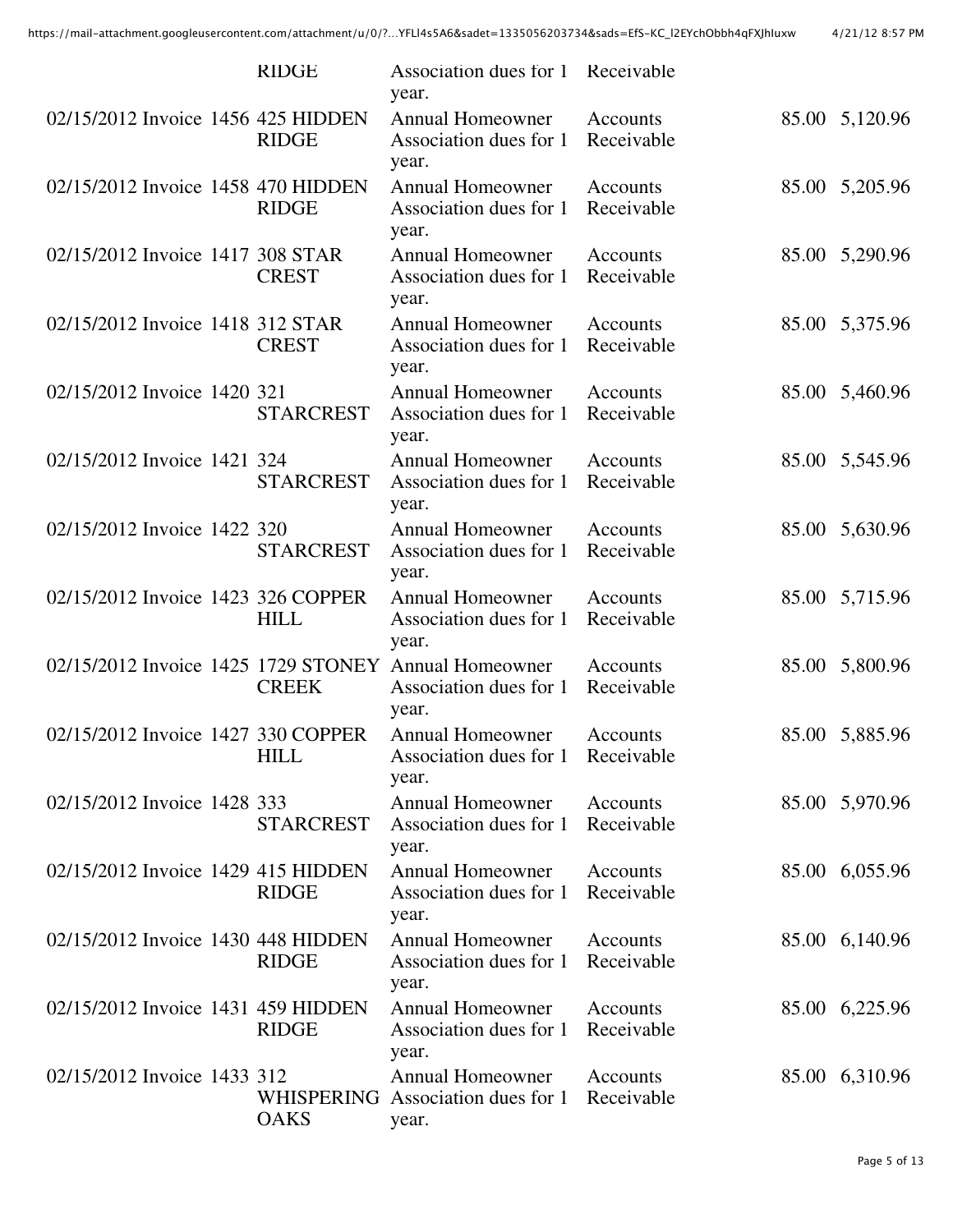| 02/15/2012 Invoice 1434 330        | WHISPERING<br><b>OAKS</b>        | <b>Annual Homeowner</b><br>Association dues for 1<br>year.                              | Accounts<br>Receivable |       | 85.00 6,395.96 |
|------------------------------------|----------------------------------|-----------------------------------------------------------------------------------------|------------------------|-------|----------------|
| 02/15/2012 Invoice 1435 404 HIDDEN | <b>RIDGE</b>                     | <b>Annual Homeowner</b><br>Association dues for 1<br>year.                              | Accounts<br>Receivable |       | 85.00 6,480.96 |
| 02/15/2012 Invoice 1437 230        | <b>HOMESTEAD</b>                 | <b>Annual Homeowner</b><br>Association dues for 1<br>year.                              | Accounts<br>Receivable |       | 85.00 6,565.96 |
|                                    | <b>CREEK</b>                     | 02/15/2012 Invoice 1396 1664 STONEY Annual Homeowner<br>Association dues for 1<br>year. | Accounts<br>Receivable |       | 85.00 6,650.96 |
| 02/15/2012 Invoice 1397 285        | <b>HOMESTEAD</b>                 | <b>Annual Homeowner</b><br>Association dues for 1<br>year.                              | Accounts<br>Receivable |       | 85.00 6,735.96 |
| 02/15/2012 Invoice 1398 325 COPPER | <b>HILL</b>                      | <b>Annual Homeowner</b><br>Association dues for 1<br>year.                              | Accounts<br>Receivable |       | 85.00 6,820.96 |
| 02/15/2012 Invoice 1400 331        | <b>WHISPERING</b><br><b>OAKS</b> | <b>Annual Homeowner</b><br>Association dues for 1<br>year.                              | Accounts<br>Receivable |       | 85.00 6,905.96 |
| 02/15/2012 Invoice 1401 295        | <b>HOMESTEAD</b>                 | <b>Annual Homeowner</b><br>Association dues for 1<br>year.                              | Accounts<br>Receivable |       | 85.00 6,990.96 |
| 02/15/2012 Invoice 1402 240        | <b>HOMESTEAD</b>                 | <b>Annual Homeowner</b><br>Association dues for 1<br>year.                              | Accounts<br>Receivable | 85.00 | 7,075.96       |
| 02/15/2012 Invoice 1403 280        | <b>HOMESTEAD</b>                 | <b>Annual Homeowner</b><br>Association dues for 1<br>year.                              | Accounts<br>Receivable | 85.00 | 7,160.96       |
| 02/15/2012 Invoice 1404 300        | <b>STARCREST</b>                 | <b>Annual Homeowner</b><br>Association dues for 1<br>year.                              | Accounts<br>Receivable |       | 85.00 7,245.96 |
| 02/15/2012 Invoice 1405 301 STAR   | <b>CREST</b>                     | <b>Annual Homeowner</b><br>Association dues for 1<br>year.                              | Accounts<br>Receivable |       | 85.00 7,330.96 |
| 02/15/2012 Invoice 1406 305 STAR   | <b>CREST</b>                     | <b>Annual Homeowner</b><br>Association dues for 1<br>year.                              | Accounts<br>Receivable |       | 85.00 7,415.96 |
| 02/15/2012 Invoice 1407 318        | <b>WHISPERING</b><br><b>OAKS</b> | <b>Annual Homeowner</b><br>Association dues for 1<br>year.                              | Accounts<br>Receivable |       | 85.00 7,500.96 |
| 02/15/2012 Invoice 1408 416 HIDDEN | <b>RIDGE</b>                     | <b>Annual Homeowner</b><br>Association dues for 1<br>year.                              | Accounts<br>Receivable |       | 85.00 7,585.96 |
| 02/15/2012 Invoice 1409 465 HIDDEN | <b>RIDGE</b>                     | <b>Annual Homeowner</b><br>Association dues for 1                                       | Accounts<br>Receivable |       | 85.00 7,670.96 |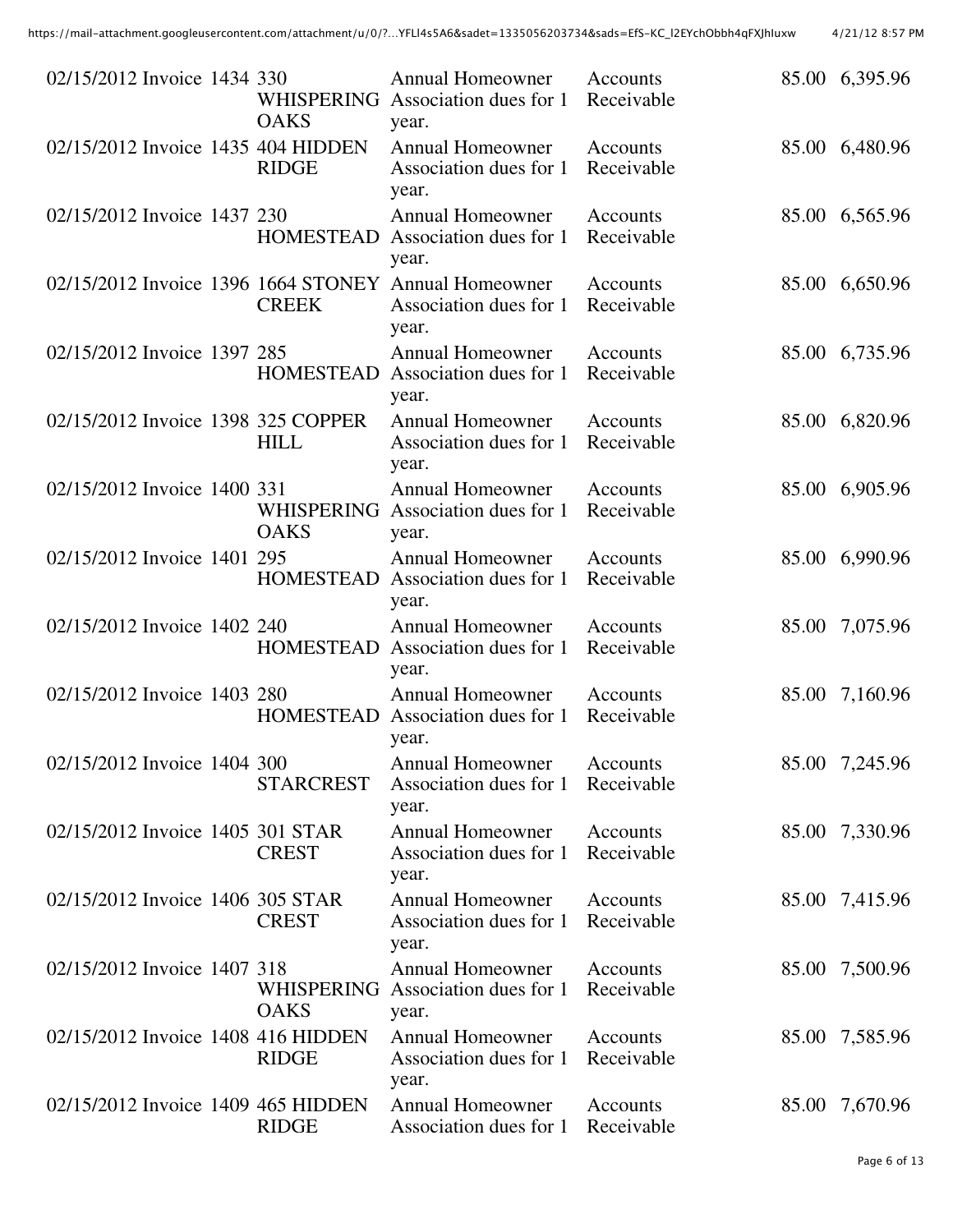|                                     |                        | addesimien wwwe ici i<br>year.                                                          |                         |                           |
|-------------------------------------|------------------------|-----------------------------------------------------------------------------------------|-------------------------|---------------------------|
| 02/15/2012 Invoice 1411 201         | <b>HOMESTEAD</b>       | <b>Annual Homeowner</b><br>Association dues for 1<br>year.                              | Accounts<br>Receivable  | 85.00 7,755.96            |
| 02/15/2012 Invoice 1413 405 HIDDEN  | <b>RIDGE</b>           | <b>Annual Homeowner</b><br>Association dues for 1<br>year.                              | Accounts<br>Receivable  | 85.00 7,840.96            |
| 02/15/2012 Invoice 1414 428 HIDDEN  | <b>RIDGE</b>           | <b>Annual Homeowner</b><br>Association dues for 1<br>year.                              | Accounts<br>Receivable  | 85.00 7,925.96            |
| 02/15/2012 Invoice 1416 290         | <b>HOMESTEAD</b>       | <b>Annual Homeowner</b><br>Association dues for 1<br>year.                              | Accounts<br>Receivable  | 85.00 8,010.96            |
| 02/15/2012 Invoice 1375 1766 STONEY | <b>CREEK</b>           | <b>Annual Homeowner</b><br>Association dues for 1<br>year.                              | Accounts<br>Receivable  | 85.00 8,095.96            |
| 02/15/2012 Invoice 1379 1621 SHADY  | <b>GROVE</b>           | <b>Annual Homeowner</b><br>Association dues for 1<br>year.                              | Accounts<br>Receivable  | 85.00 8,180.96            |
| 02/15/2012 Invoice 1380 1648 SHADY  | <b>GROVE</b>           | <b>Annual Homeowner</b><br>Association dues for 1<br>year.                              | Accounts<br>Receivable  | 85.00 8,265.96            |
| 02/15/2012 Invoice 1381 1651 SHADY  | <b>GROVE CT</b>        | <b>Annual Homeowner</b><br>Association dues for 1<br>year.                              | Accounts<br>Receivable  | 85.00 8,350.96            |
| 02/15/2012 Invoice 1382 1656 STONEY | <b>CREEK</b>           | <b>Annual Homeowner</b><br>Association dues for 1<br>year.                              | Accounts<br>Receivable  | 85.00 8,435.96            |
| 02/15/2012 Invoice 1383 1666 SHADY  | <b>GROVE</b>           | <b>Annual Homeowner</b><br>Association dues for 1<br>year.                              | Accounts<br>Receivable  | 85.00 8,520.96            |
| 02/15/2012 Invoice 1384 1636 SHADY  | <b>GROVE</b>           | <b>Annual Homeowner</b><br>Association dues for 1<br>year.                              | Accounts<br>Receivable  | 85.00 8,605.96            |
| 02/15/2012 Invoice 1386 220         | <b>HOMESTEAD</b>       | <b>Annual Homeowner</b><br>Association dues for 1<br>year.                              | Accounts<br>Receivable  | 85.00 8,690.96            |
| 02/15/2012 Invoice 1387 270         | <b>HOMESTEAD</b><br>LN | <b>Annual Homeowner</b><br>Association dues for 1<br>year.                              | Accounts<br>Receivable  | 85.00 8,775.96            |
|                                     | <b>CREEK</b>           | 02/15/2012 Invoice 1388 1665 STONEY Annual Homeowner<br>Association dues for 1<br>year. | Accounts<br>Receivable  | 85.00 8,860.96            |
|                                     | <b>CREEK</b>           | 02/15/2012 Invoice 1389 1680 STONEY Annual Homeowner<br>Association dues for 1<br>year. | Accounts<br>Receivable  | 85.00 8,945.96            |
|                                     | 1200 1705 CTONIEV      | $\Lambda$ and $\Lambda$ III and a approximate                                           | $\Lambda$ and $\Lambda$ | $0.5$ $0.0$ $0.020$ $0.6$ |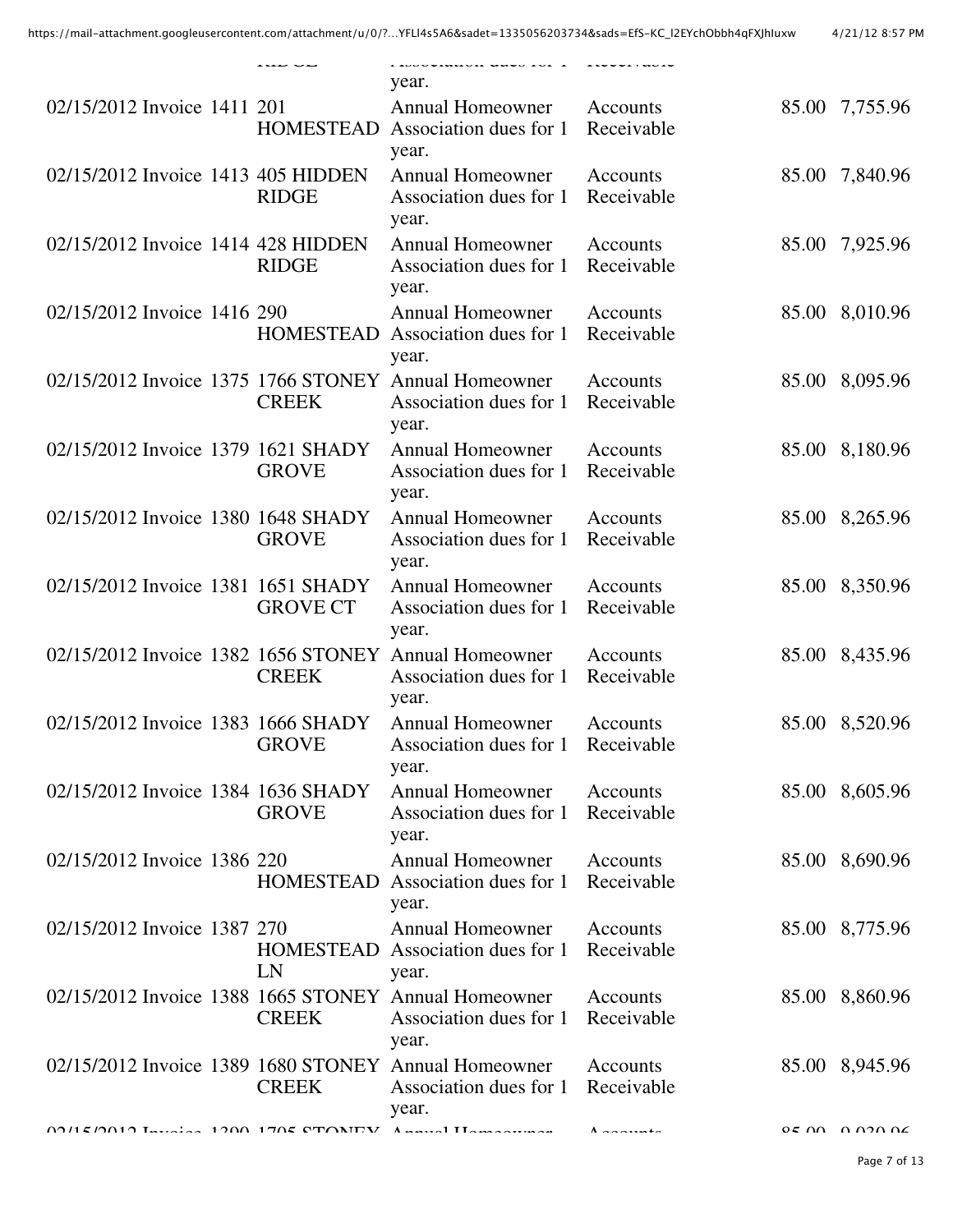|                                     | <b>CREEK</b> | UZ/13/ZU1Z INVOICE 1390 1/03 STOINEY Annual Homeowner<br>Association dues for 1<br>year. | <b>ACCOUNTS</b><br>Receivable |       | 80.00 9,030.90  |
|-------------------------------------|--------------|------------------------------------------------------------------------------------------|-------------------------------|-------|-----------------|
| 02/15/2012 Invoice 1391 1716 ARROW  | <b>WOOD</b>  | <b>Annual Homeowner</b><br>Association dues for 1<br>year.                               | Accounts<br>Receivable        |       | 85.00 9,115.96  |
| 02/15/2012 Invoice 1392 1761 STONEY | <b>CREEK</b> | <b>Annual Homeowner</b><br>Association dues for 1<br>year.                               | Accounts<br>Receivable        | 85.00 | 9,200.96        |
| 02/15/2012 Invoice 1393 1781 STONEY | <b>CREEK</b> | <b>Annual Homeowner</b><br>Association dues for 1<br>year.                               | Accounts<br>Receivable        |       | 85.00 9,285.96  |
| 02/15/2012 Invoice 1395 1660 SHADY  | <b>GROVE</b> | <b>Annual Homeowner</b><br>Association dues for 1<br>year.                               | Accounts<br>Receivable        |       | 85.00 9,370.96  |
| 02/15/2012 Invoice 1353 1709 STONEY | <b>CREEK</b> | <b>Annual Homeowner</b><br>Association dues for 1<br>year.                               | <b>Accounts</b><br>Receivable | 85.00 | 9,455.96        |
|                                     | <b>CREEK</b> | 02/15/2012 Invoice 1354 1648 STONEY Annual Homeowner<br>Association dues for 1<br>year.  | Accounts<br>Receivable        |       | 85.00 9,540.96  |
| 02/15/2012 Invoice 1355 1737 STONEY | <b>CREEK</b> | <b>Annual Homeowner</b><br>Association dues for 1<br>year.                               | Accounts<br>Receivable        | 85.00 | 9,625.96        |
| 02/15/2012 Invoice 1356 1745 STONEY | <b>CREEK</b> | <b>Annual Homeowner</b><br>Association dues for 1<br>year.                               | Accounts<br>Receivable        |       | 85.00 9,710.96  |
|                                     | <b>CREEK</b> | 02/15/2012 Invoice 1357 1770 STONEY Annual Homeowner<br>Association dues for 1<br>year.  | Accounts<br>Receivable        |       | 85.00 9,795.96  |
|                                     | <b>CREEK</b> | 02/15/2012 Invoice 1359 1672 STONEY Annual Homeowner<br>Association dues for 1<br>year.  | Accounts<br>Receivable        |       | 85.00 9,880.96  |
| 02/15/2012 Invoice 1360 1684 SHADY  | <b>GROVE</b> | <b>Annual Homeowner</b><br>Association dues for 1<br>year.                               | Accounts<br>Receivable        |       | 85.00 9,965.96  |
| 02/15/2012 Invoice 1361 1697 STONEY | <b>CREEK</b> | <b>Annual Homeowner</b><br>Association dues for 1<br>year.                               | Accounts<br>Receivable        |       | 85.00 10,050.96 |
| 02/15/2012 Invoice 1365 1701 STONEY | <b>CREEK</b> | <b>Annual Homeowner</b><br>Association dues for 1<br>year.                               | Accounts<br>Receivable        |       | 85.00 10,135.96 |
| 02/15/2012 Invoice 1366 1710 ARROW  | WOOD         | <b>Annual Homeowner</b><br>Association dues for 1<br>year.                               | Accounts<br>Receivable        |       | 85.00 10,220.96 |
| 02/15/2012 Invoice 1368 1719 SHADY  | <b>GROVE</b> | <b>Annual Homeowner</b><br>Association dues for 1                                        | Accounts<br>Receivable        |       | 85.00 10,305.96 |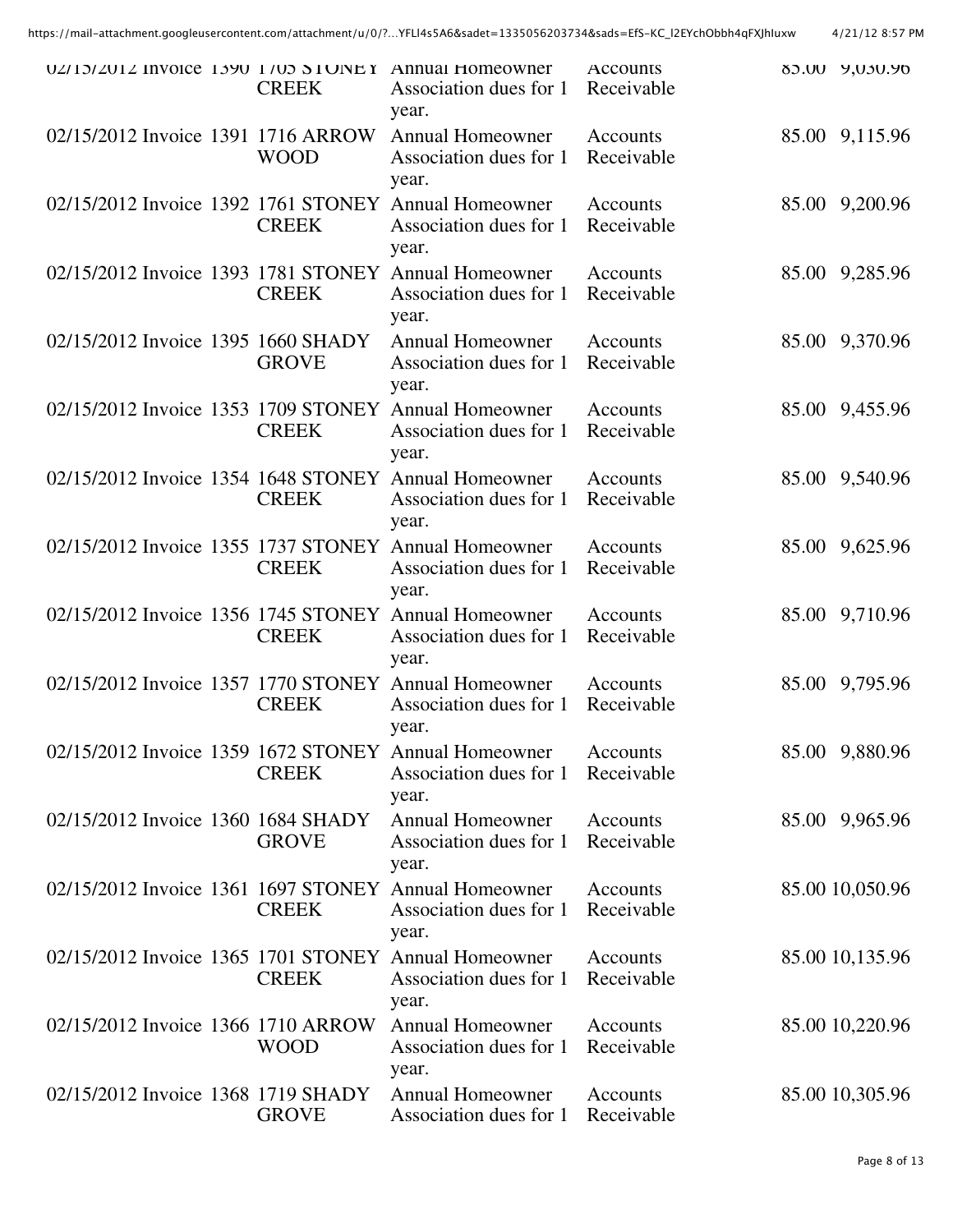|                                     |                 | year.                                                                                   |                               |                 |
|-------------------------------------|-----------------|-----------------------------------------------------------------------------------------|-------------------------------|-----------------|
| 02/15/2012 Invoice 1370 1733 SHADY  | <b>GROVE</b>    | <b>Annual Homeowner</b><br>Association dues for 1<br>year.                              | Accounts<br>Receivable        | 85.00 10,390.96 |
|                                     | <b>CREEK</b>    | 02/15/2012 Invoice 1371 1749 STONEY Annual Homeowner<br>Association dues for 1<br>year. | Accounts<br>Receivable        | 85.00 10,475.96 |
| 02/15/2012 Invoice 1372 1753 STONEY | <b>CREEK</b>    | <b>Annual Homeowner</b><br>Association dues for 1<br>year.                              | <b>Accounts</b><br>Receivable | 85.00 10,560.96 |
| 02/15/2012 Invoice 1373 1757 STONEY | <b>CREEK</b>    | <b>Annual Homeowner</b><br>Association dues for 1<br>year.                              | Accounts<br>Receivable        | 85.00 10,645.96 |
| 02/15/2012 Invoice 1374 1765 STONEY | <b>CREEK</b>    | <b>Annual Homeowner</b><br>Association dues for 1<br>year.                              | Accounts<br>Receivable        | 85.00 10,730.96 |
| 02/15/2012 Invoice 1332 1633 SHADY  | <b>GROVE</b>    | <b>Annual Homeowner</b><br>Association dues for 1<br>year.                              | Accounts<br>Receivable        | 85.00 10,815.96 |
| 02/15/2012 Invoice 1334 1642 SHADY  | <b>GROVE</b>    | <b>Annual Homeowner</b><br>Association dues for 1<br>year.                              | Accounts<br>Receivable        | 85.00 10,900.96 |
| 02/15/2012 Invoice 1335 1621        | <b>SAGEWOOD</b> | <b>Annual Homeowner</b><br>Association dues for 1<br>year.                              | Accounts<br>Receivable        | 85.00 10,985.96 |
| 02/15/2012 Invoice 1338 1632 STONEY | <b>CREEK</b>    | <b>Annual Homeowner</b><br>Association dues for 1<br>year.                              | Accounts<br>Receivable        | 85.00 11,070.96 |
| 02/15/2012 Invoice 1339 1702 BENT   | <b>TREE</b>     | <b>Annual Homeowner</b><br>Association dues for 1<br>year.                              | Accounts<br>Receivable        | 85.00 11,155.96 |
| 02/15/2012 Invoice 1341 1706 BENT   | <b>TREE</b>     | <b>Annual Homeowner</b><br>Association dues for 1<br>year.                              | Accounts<br>Receivable        | 85.00 11,240.96 |
| 02/15/2012 Invoice 1342 1713 STONEY | <b>CREEK</b>    | <b>Annual Homeowner</b><br>Association dues for 1<br>year.                              | Accounts<br>Receivable        | 85.00 11,325.96 |
| 02/15/2012 Invoice 1343 1720 SHADY  | <b>GROVE</b>    | <b>Annual Homeowner</b><br>Association dues for 1<br>year.                              | Accounts<br>Receivable        | 85.00 11,410.96 |
| 02/15/2012 Invoice 1344 1721 ARROW  | WOOD            | <b>Annual Homeowner</b><br>Association dues for 1<br>year.                              | Accounts<br>Receivable        | 85.00 11,495.96 |
| 02/15/2012 Invoice 1345 1786 STONEY | <b>CREEK</b>    | <b>Annual Homeowner</b><br>Association dues for 1<br>year.                              | Accounts<br>Receivable        | 85.00 11,580.96 |
| 02/15/2012 Invoice 1346 1725 SHADY  |                 | <b>Annual Homeowner</b>                                                                 | Accounts                      | 85.00 11,665.96 |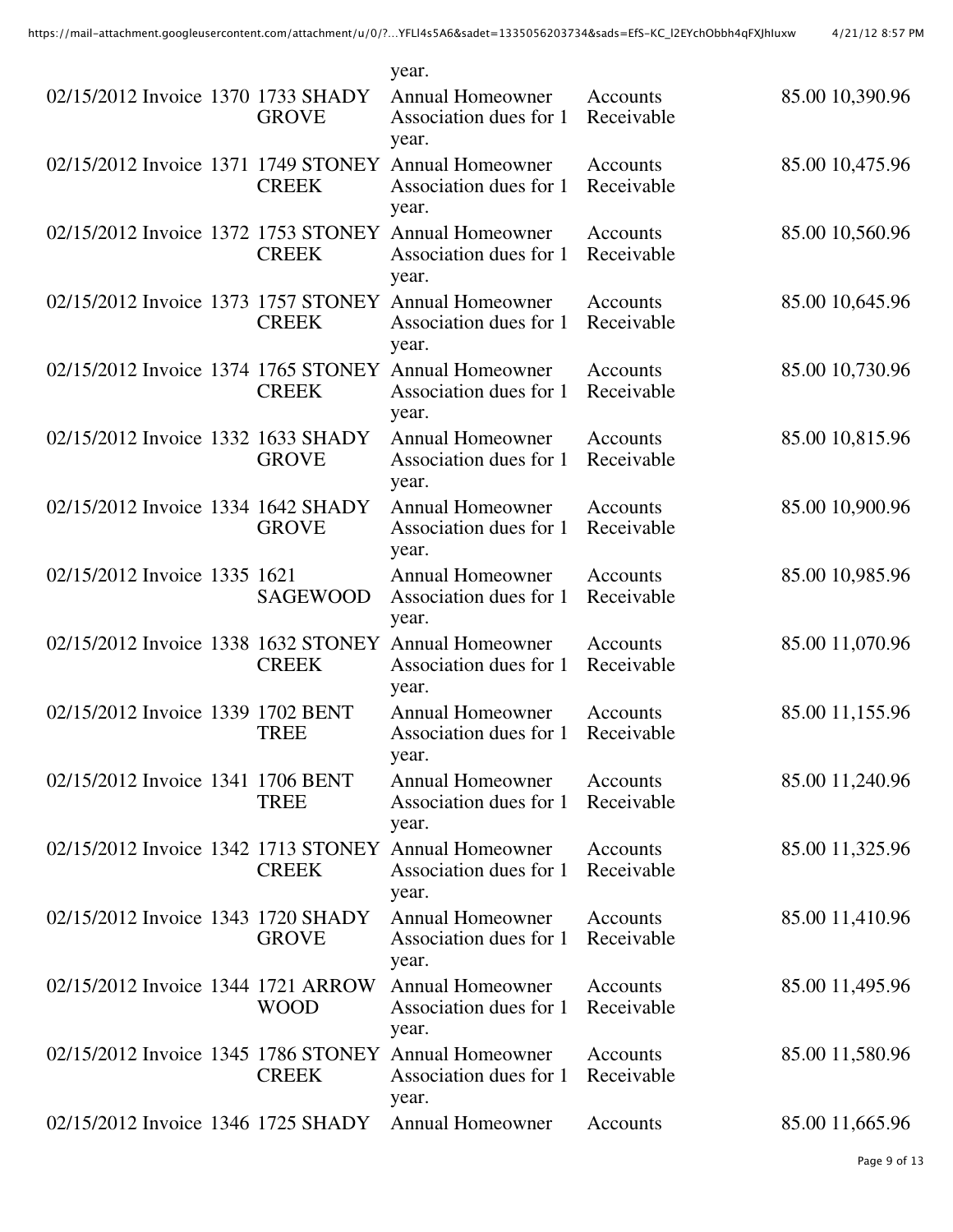|                                     | <b>GROVE</b>     | Association dues for 1<br>year.                                                         | Receivable             |                 |
|-------------------------------------|------------------|-----------------------------------------------------------------------------------------|------------------------|-----------------|
| 02/15/2012 Invoice 1348 1690 SHADY  | <b>GROVE</b>     | <b>Annual Homeowner</b><br>Association dues for 1<br>year.                              | Accounts<br>Receivable | 85.00 11,750.96 |
| 02/15/2012 Invoice 1349 1707 BENT   | <b>TREE</b>      | Annual Homeowner<br>Association dues for 1<br>year.                                     | Accounts<br>Receivable | 85.00 11,835.96 |
| 02/15/2012 Invoice 1350 1708 BENT   | <b>TREE</b>      | <b>Annual Homeowner</b><br>Association dues for 1<br>year.                              | Accounts<br>Receivable | 85.00 11,920.96 |
| 02/15/2012 Invoice 1351 1641 STONEY | <b>CREEK</b>     | <b>Annual Homeowner</b><br>Association dues for 1<br>year.                              | Accounts<br>Receivable | 85.00 12,005.96 |
|                                     | <b>CREEK</b>     | 02/15/2012 Invoice 1311 1624 STONEY Annual Homeowner<br>Association dues for 1<br>year. | Accounts<br>Receivable | 85.00 12,090.96 |
| 02/15/2012 Invoice 1312 1639 SHADY  | <b>GROVE</b>     | <b>Annual Homeowner</b><br>Association dues for 1<br>year.                              | Accounts<br>Receivable | 85.00 12,175.96 |
| 02/15/2012 Invoice 1313 1612        | <b>SAGEWOOD</b>  | <b>Annual Homeowner</b><br>Association dues for 1<br>year.                              | Accounts<br>Receivable | 85.00 12,260.96 |
| 02/15/2012 Invoice 1314 265         | <b>HOMESTEAD</b> | <b>Annual Homeowner</b><br>Association dues for 1<br>year.                              | Accounts<br>Receivable | 85.00 12,345.96 |
| 02/15/2012 Invoice 1316 1688 STONEY | <b>CREEK</b>     | <b>Annual Homeowner</b><br>Association dues for 1<br>year.                              | Accounts<br>Receivable | 85.00 12,430.96 |
| 02/15/2012 Invoice 1317 1705 ARROW  | <b>WOOD</b>      | <b>Annual Homeowner</b><br>Association dues for 1<br>year.                              | Accounts<br>Receivable | 85.00 12,515.96 |
|                                     | <b>CREEK</b>     | 02/15/2012 Invoice 1318 1721 STONEY Annual Homeowner<br>Association dues for 1<br>year. | Accounts<br>Receivable | 85.00 12,600.96 |
| 02/15/2012 Invoice 1319 1769 STONEY | <b>CREEK</b>     | <b>Annual Homeowner</b><br>Association dues for 1<br>year.                              | Accounts<br>Receivable | 85.00 12,685.96 |
| 02/15/2012 Invoice 1320 1773 STONEY | <b>CREEK</b>     | <b>Annual Homeowner</b><br>Association dues for 1<br>year.                              | Accounts<br>Receivable | 85.00 12,770.96 |
| 02/15/2012 Invoice 1321 1778 STONEY | <b>CREEK</b>     | <b>Annual Homeowner</b><br>Association dues for 1<br>year.                              | Accounts<br>Receivable | 85.00 12,855.96 |
| 02/15/2012 Invoice 1322 1645 SHADY  | <b>GROVE</b>     | <b>Annual Homeowner</b><br>Association dues for 1<br>vear.                              | Accounts<br>Receivable | 85.00 12,940.96 |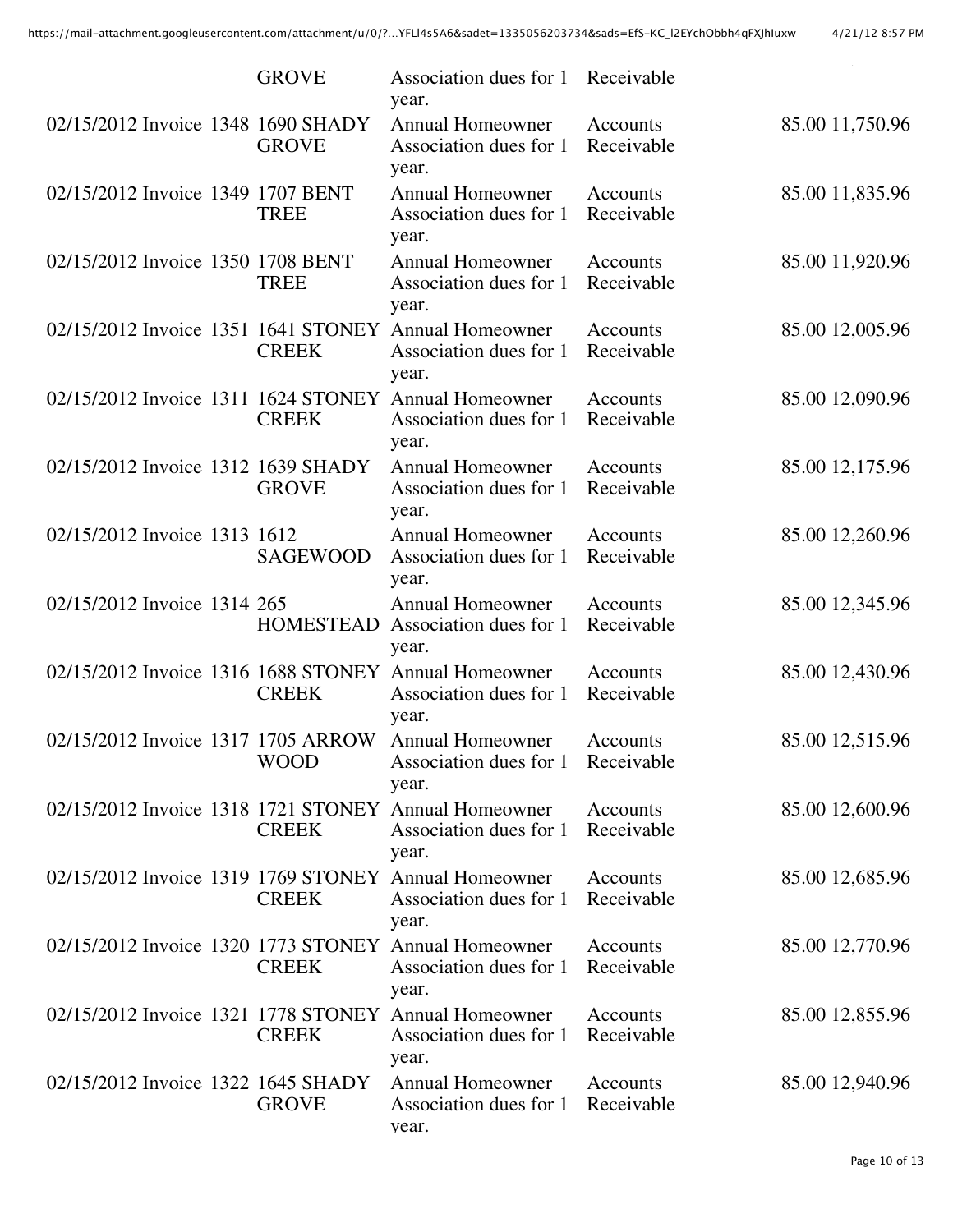| 02/15/2012 Invoice 1324 1601        | <b>SAGEWOOD</b>           | <b>Annual Homeowner</b><br>Association dues for 1<br>year.                              | Accounts<br>Receivable           | 85.00 13,025.96 |
|-------------------------------------|---------------------------|-----------------------------------------------------------------------------------------|----------------------------------|-----------------|
| 02/15/2012 Invoice 1325 1609        | <b>SAGEWOOD</b>           | <b>Annual Homeowner</b><br>Association dues for 1<br>year.                              | Accounts<br>Receivable           | 85.00 13,110.96 |
| 02/15/2012 Invoice 1328 1620        | <b>SAGEWOOD</b>           | <b>Annual Homeowner</b><br>Association dues for 1<br>year.                              | Accounts<br>Receivable           | 85.00 13,195.96 |
| 02/15/2012 Invoice 1329 1625        | <b>SAGEWOOD</b>           | <b>Annual Homeowner</b><br>Association dues for 1<br>year.                              | Accounts<br>Receivable           | 85.00 13,280.96 |
|                                     | <b>CREEK</b>              | 02/15/2012 Invoice 1330 1627 STONEY Annual Homeowner<br>Association dues for 1<br>year. | Accounts<br>Receivable           | 85.00 13,365.96 |
| 02/28/2012 Invoice 1515 1615 STONEY | <b>CREEK</b>              | <b>Annual Homeowner</b><br>Association dues for 1<br>year.                              | Accounts<br>Receivable           | 85.00 13,450.96 |
| 02/28/2012 Invoice 1326 1615 SHADY  | <b>GROVE</b>              | <b>Annual Homeowner</b><br>Association dues for 1<br>year.                              | <b>Accounts</b><br>Receivable    | 85.00 13,535.96 |
|                                     | <b>CREEK</b>              | 02/28/2012 Invoice 1352 1725 STONEY Annual Homeowner<br>Association dues for 1<br>year. | Accounts<br>Receivable           | 85.00 13,620.96 |
| 02/28/2012 Invoice 1337 1624 SHADY  | <b>GROVE</b>              | <b>Annual Homeowner</b><br>Association dues for 1<br>year.                              | Accounts<br>Receivable           | 85.00 13,705.96 |
|                                     | <b>CREEK</b>              | 02/28/2012 Invoice 1378 1715 STONEY Annual Homeowner<br>Association dues for 1<br>year. | Accounts<br>Receivable           | 85.00 13,790.96 |
| 02/28/2012 Invoice 1399 326         | WHISPERING<br><b>OAKS</b> | <b>Annual Homeowner</b><br>Association dues for 1<br>year.                              | Accounts<br>Receivable           | 85.00 13,875.96 |
| 02/28/2012 Invoice 1432 460 HIDDEN  | <b>RIDGE</b>              | <b>Annual Homeowner</b><br>Association dues for 1<br>year.                              | Accounts<br>Receivable           | 85.00 13,960.96 |
| 02/28/2012 Invoice 1424 335 COPPER  | <b>HILL</b>               | <b>Annual Homeowner</b><br>Association dues for 1<br>year.                              | Accounts<br>Receivable           | 85.00 14,045.96 |
| 02/28/2012 Invoice 1327 447 HIDDEN  | <b>RIDGE</b>              | <b>Annual Homeowner</b><br>Association dues for 1<br>year.                              | Accounts<br>Receivable           | 85.00 14,130.96 |
| 02/28/2012 Invoice 1514 1607 STONEY | <b>CREEK</b>              | <b>Annual Homeowner</b><br>Association dues for 1<br>year.                              | Accounts<br>Receivable           | 85.00 14,215.96 |
| 02/29/2012 Invoice 1364 1709 ARROW  | $W \cap \cap D$           | <b>Annual Homeowner</b><br>Accordinting durch fax 1                                     | Accounts<br>$D$ and $\mathbf{L}$ | 85.00 14,300.96 |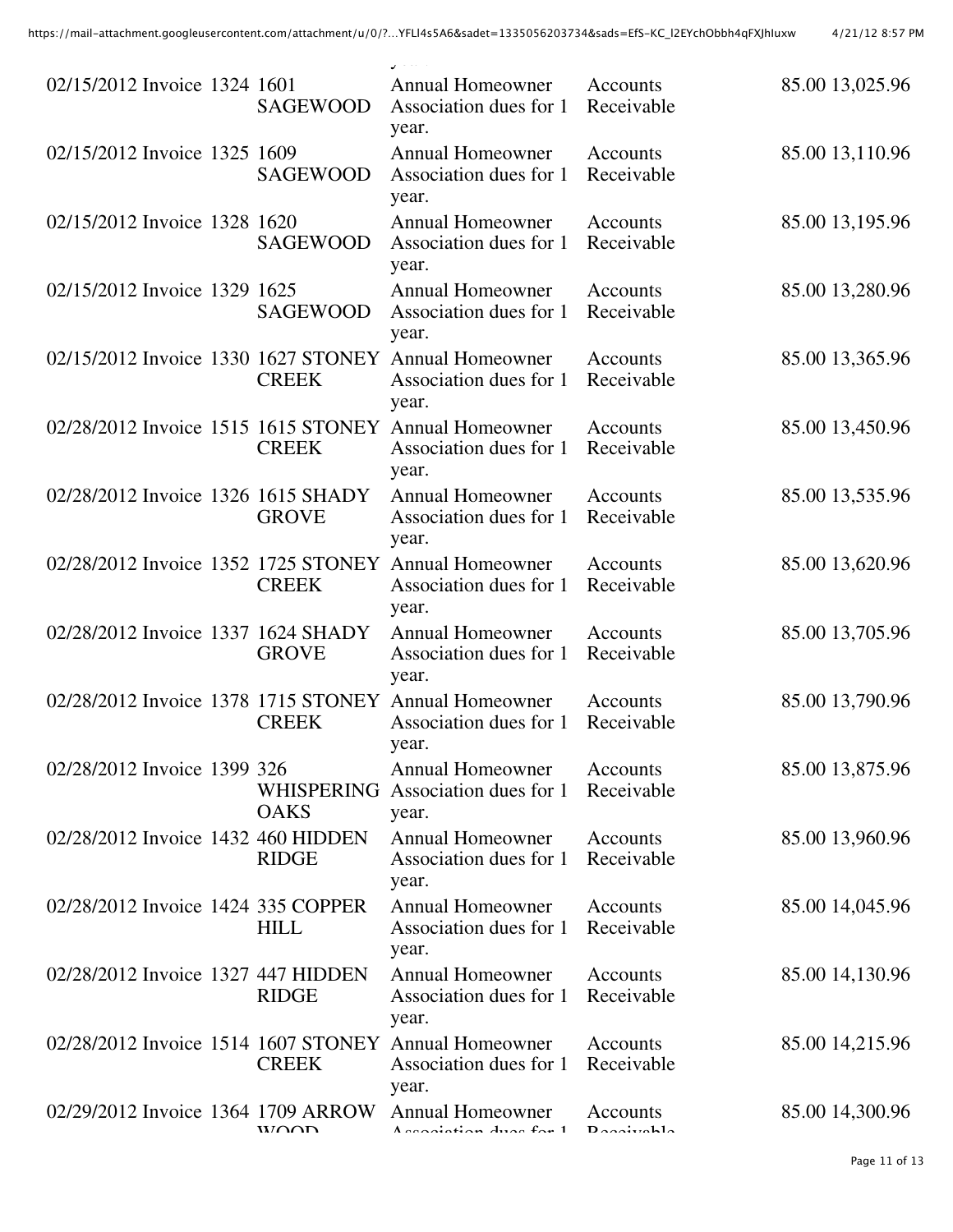|                                                 | <b>WUUD</b>                        | ASSOCIATION QUES TOT 1<br>year.                              | Receivable                                           |             |          |
|-------------------------------------------------|------------------------------------|--------------------------------------------------------------|------------------------------------------------------|-------------|----------|
| <b>Total for Dues</b>                           |                                    |                                                              |                                                      | \$14,300.96 |          |
| Misc. Income                                    |                                    |                                                              |                                                      |             |          |
| 02/15/2012 Invoice 1429 415 HIDDEN              | <b>RIDGE</b>                       | Late Fee for Annual<br>Homeowners<br><b>Association Dues</b> | Accounts<br>Receivable                               | 10.85       | 10.85    |
| <b>Total for Misc. Income</b>                   |                                    |                                                              |                                                      | \$10.85     |          |
| <b>Total for Income</b>                         |                                    |                                                              |                                                      | \$14,311.81 |          |
| <b>Cost of Goods Sold</b>                       |                                    |                                                              |                                                      |             |          |
| Mailboxes/paint for homeowners                  |                                    |                                                              |                                                      |             |          |
| 02/15/2012 Invoice 1521 1515 STONEY New mailbox | <b>CREEK</b>                       |                                                              | Accounts<br>Receivable                               | $-60.00$    | $-60.00$ |
| Total for Mailboxes/paint for homeowners        |                                    |                                                              |                                                      | $$ -60.00$  |          |
| <b>Total for Cost of Goods Sold</b>             |                                    |                                                              |                                                      | $$ -60.00$  |          |
| <b>Gross Profit</b>                             |                                    |                                                              |                                                      | \$14,371.81 |          |
| <b>Expenses</b>                                 |                                    |                                                              |                                                      |             |          |
| <b>Bank Service Fees</b>                        |                                    |                                                              |                                                      |             |          |
| 02/24/2012 Check                                | Cincinatti<br>Insurance<br>Company |                                                              | <b>BB&amp;T</b> Basic<br><b>Business</b><br>Checking | 25.00       | 25.00    |
| <b>Total for Bank Service Fees</b>              |                                    |                                                              |                                                      | \$25.00     |          |
| <b>Capital Improvements</b>                     |                                    |                                                              |                                                      |             |          |
| 02/27/2012 Check                                | Lowes                              |                                                              | <b>BB&amp;T</b> Basic                                | 54.12       | 54.12    |
|                                                 |                                    |                                                              | <b>Business</b><br>Checking                          |             |          |
| <b>Total for Capital Improvements</b>           |                                    |                                                              |                                                      | \$54.12     |          |
| Commons Maint.                                  |                                    |                                                              |                                                      |             |          |
| Pond & Stream Valleys                           |                                    |                                                              |                                                      |             |          |
| 02/07/2012 Check                                | Elizabeth<br>Shumaker              |                                                              | <b>BB&amp;T</b> Basic<br><b>Business</b><br>Checking | 575.00      | 575.00   |
| Total for Pond & Stream Valleys                 |                                    |                                                              |                                                      | \$575.00    |          |
| <b>Total for Commons Maint.</b>                 |                                    |                                                              |                                                      | \$575.00    |          |
| Lighting, Repairs & Electricity                 |                                    |                                                              |                                                      |             |          |
| 02/29/2012 Check                                | Dominion                           |                                                              | <b>BB&amp;T</b> Basic                                | 11.47       | 11.47    |
|                                                 | mcs_entrysign                      |                                                              | <b>Business</b><br>Checking                          |             |          |
| 02/29/2012 Check                                | Dominion                           |                                                              | <b>BB&amp;T</b> Basic                                | 6.72        | 18.19    |
|                                                 | mcs_entrysign                      |                                                              | <b>Business</b><br>Checking                          |             |          |
| Total for Lighting, Repairs & Electricity       |                                    |                                                              |                                                      | \$18.19     |          |
| Office Expense                                  |                                    |                                                              |                                                      |             |          |
| 02/22/2012 Check                                | <b>Quick Books</b>                 |                                                              | <b>BB&amp;T</b> Basic                                | 39.95       | 39.95    |